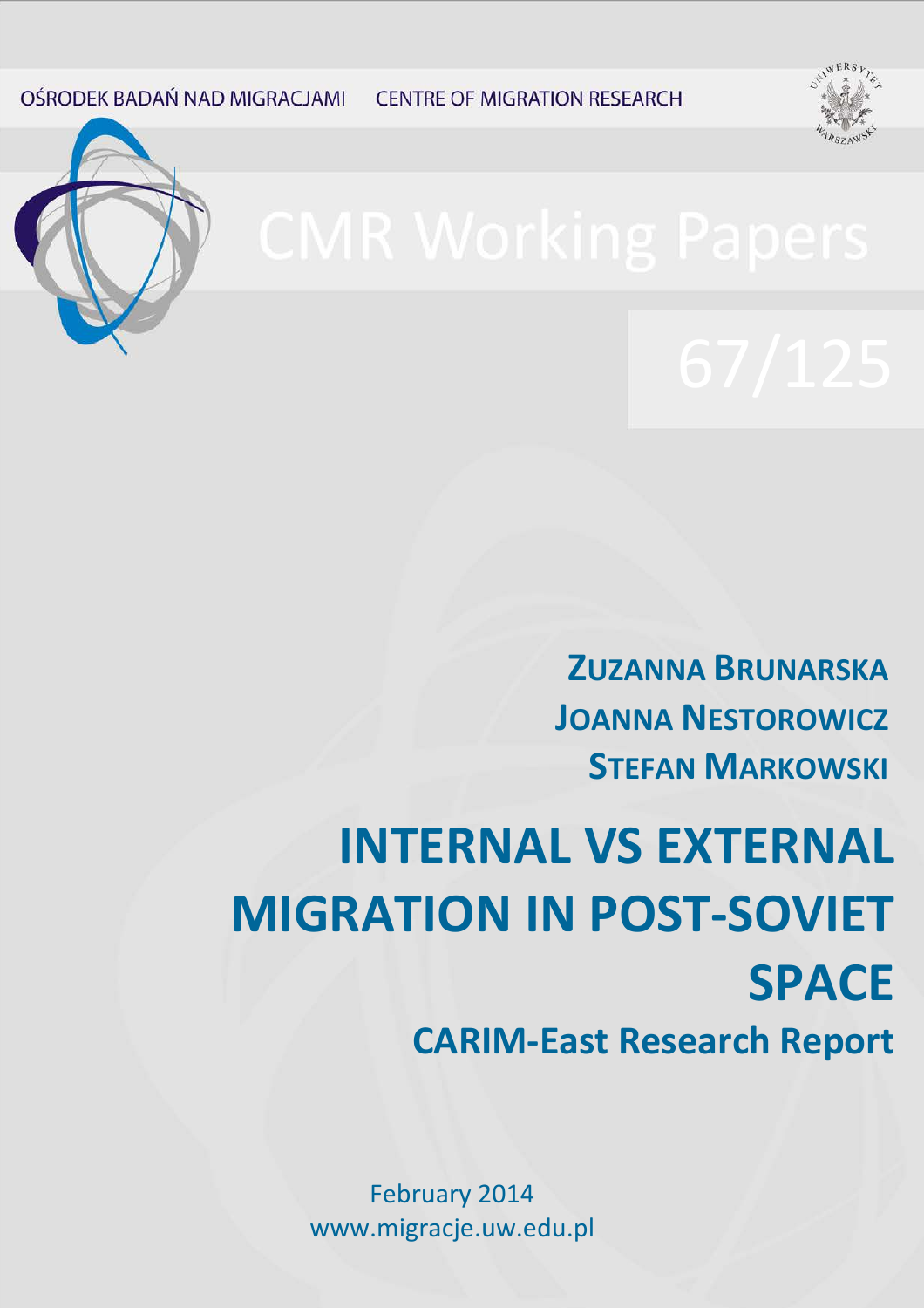# CARIM-East Creating an Observatory of Migration East of Europe



The CARIM-East project is co-financed by the European Commission. The CARIM-East project at the Centre of Migration Research (CMR) at The University of Warsaw is also supported by the Polish Ministry of Science and Higher Education.



The CARIM-east project is led by the European University Institute (EUI) in Florence, Italy with Centre of Migration Research, University of Warsaw as the partner institution.

The views expressed in this publication cannot in any circumstances be regarded as the official position of the European Commission.

This text may be downloaded only for personal research purposes. Any additional reproduction for other purposes, whether in hard copies or electronically, requires the consent of the Centre of Migration Research. Requests should be addressed to migration.cmr@uw.edu.pl.

If cited or quoted, reference should be made as follows: Brunarska Z., Nestorowicz J., Markowski S. (2014). Internal vs External Migration in the Post-Soviet Space, CARIM-East Research Report. *CMR Working Papers* No 67(125). Warsaw: Centre of Migration Research, University of Warsaw.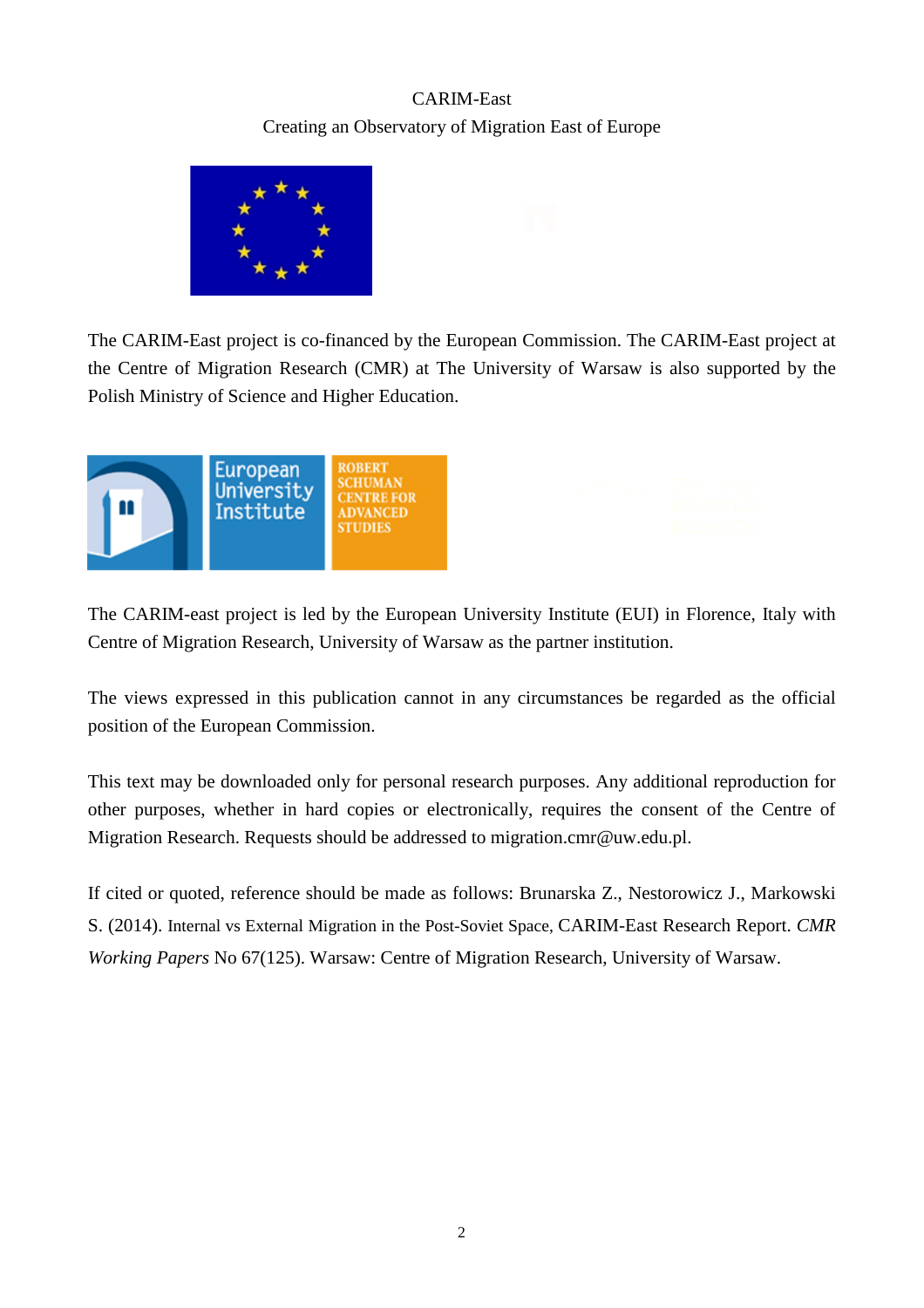## **About the CARIM-East project:**

This project is the first migration observatory focused on the Eastern Neighbourhood of the European Union and covers all countries of the Eastern Partnership initiative (Belarus, Ukraine, the Republic of Moldova, Georgia, Armenia and Azerbaijan) and Russian Federation.

The project's two main themes are: (1) migration from the region to the European Union (EU) focusing in particular on countries of emigration and transit on the EU's eastern border; and (2) intra-regional migration in the post-Soviet space.

The project started on 1 April 2011 as a joint initiative of the European University Institute (EUI), Florence, Italy (the lead institution), and the Centre of Migration Research (CMR) at the University of Warsaw, Poland (the partner institution).

CARIM researchers undertake comprehensive and policy-oriented analyses of very diverse aspects of human mobility and related labour market developments east of the EU and discuss their likely impacts on the fast evolving socio-economic fabric of the six Eastern Partners and Russia, as well as that of the European Union.

In particular, CARIM-East:

• builds a broad network of national experts from the region representing all principal disciplines focused on human migration, labour mobility and national development issues (e.g. demography, law, economics, sociology, political science);

• develops a comprehensive database to monitor migration stocks and flows in the region, relevant legislative developments and national policy initiatives;

• undertakes, jointly with researchers from the region, systematic and ad hoc studies of emerging migration issues at regional and national levels;

• provides opportunities for scholars from the region to participate in workshops organized by the EUI and CMR, including academic exchange opportunities for PhD candidates;

• provides forums for national and international experts to interact with policymakers and other stakeholders in the countries concerned.

## **For more information:**

| <b>CARIM-East</b>                                 | <b>CARIM-East</b>                        |
|---------------------------------------------------|------------------------------------------|
| <b>Robert Schuman Centre for Advanced Studies</b> | Centre of Migration Research, University |
| (EUI)                                             | of Warsaw (CMR)                          |
| Convento, Via delle Fontanelle 19                 | Banacha 2 B, St                          |
| 50014 San Domenico di Fiesole                     | Warsaw 02-097                            |
| Italy                                             | Poland                                   |
| Tel: +39 055 46 85 817                            | Tel/fax: (+48 22) 659 74 11              |
| Fax: $+390554685770$                              |                                          |
| Email: carim.east@eui.eu                          | E-mail: migration.cmr@uw.edu.pl          |
| www.eui.eu/RSCAS/                                 | www.migracje.uw.edu.pl/                  |

**Zuzanna Brunarska** – Centre of Migration Research, University of Warsaw, Warsaw, Poland; e-mail: [zuzanna.brunarska@uw.edu.pl](mailto:zuzanna.brunarska@uw.edu.pl)

**Joanna Nestorowicz** – Centre of Migration Research, University of Warsaw, Warsaw, Poland; e-mail: [jnestorowicz@wne.uw.edu.pl](mailto:jnestorowicz@wne.uw.edu.pl)

**Stefan Markowski –** Centre of Migration Research, University of Warsaw, Warsaw, Poland; Tishner European University, Krakow, Poland; The University of New South Wales, UNSW Canberra, Canberra, Australia; e-mail: [stefan.markowski@uw.edu.pl](mailto:stefan.markowski@uw.edu.pl)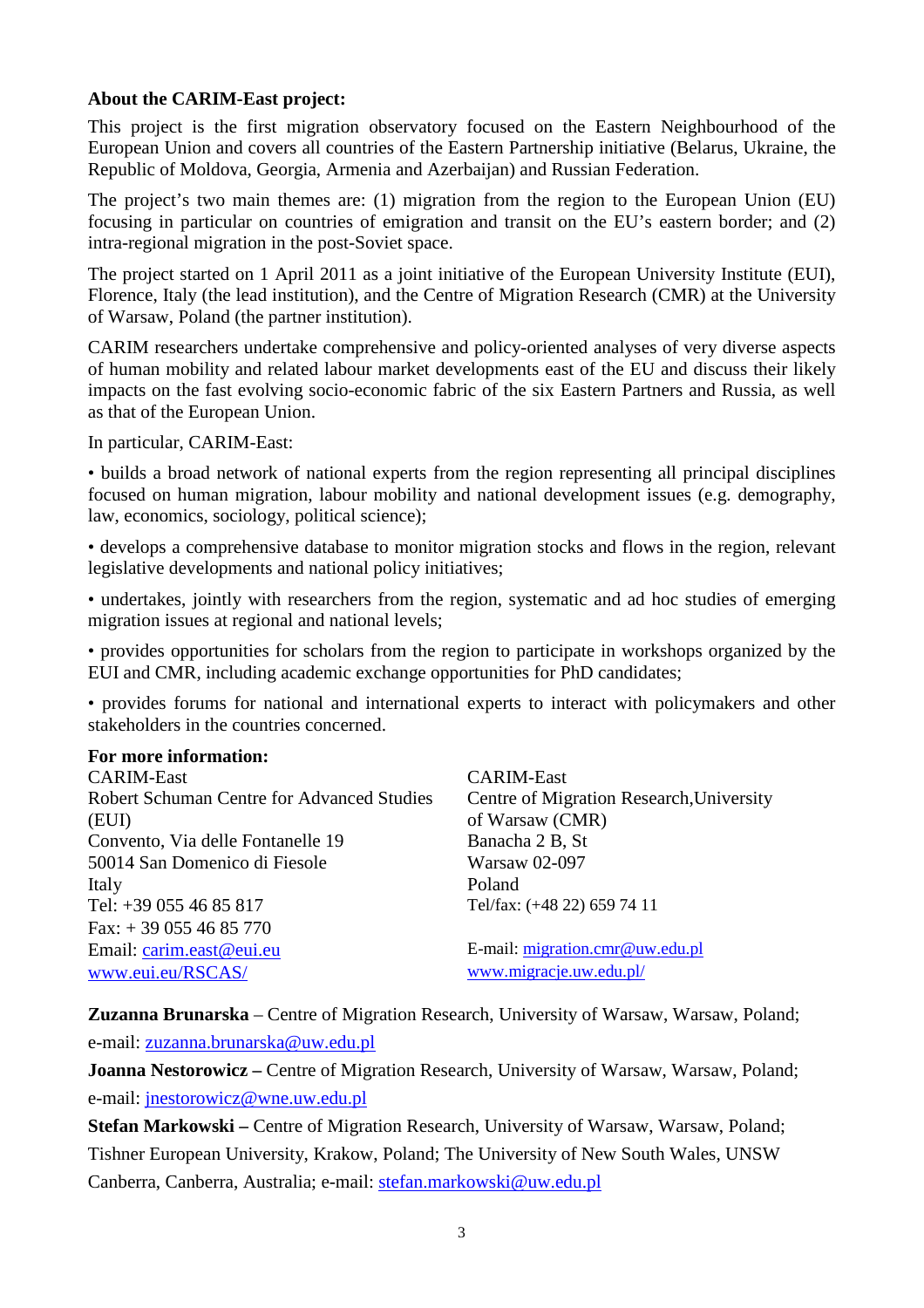#### **Abstract**

The paper addresses the distinctiveness of migration flows in the post-Soviet space east of the European Union: the Commonwealth of Independent States (CIS) and Georgia. Population mobility within this region is hypothesized to differ from extra-regional population movements due to the common institutional past of these states, all of which were once the USSR republics. Within the framework of the migration systems theory, the paper offers a quantitative analysis of the scale and mechanics of cross-border population mobility in the region. By means of island analysis, it examines the intensity and distinctiveness of intra-regional migration flows relative to those between the region and third countries. Next, an econometric gravity model has been applied to identify the main drivers of migration flows in the region. The resultant findings show that the distinctiveness of the intra-regional migration processes is questionable or at best rather weak as mobility of people from and to the CIS region is relatively high. Thus, it is argued that the existence of the 'post-Soviet migration system' should not be treated axiomatically. The region is increasingly integrated into the international division of labour through trade and capital mobility and the cross-border mobility of people also reflects this globalization trend.

Key words: migration, CIS, post-Soviet space, Pajek, island analysis, gravity model, migration system

#### **Streszczenie**

Artykuł poświęcony jest specyfice przepływów migracyjnych na wschód od Unii Europejskiej – na obszarze poradzieckim. U podstaw naszych rozważań leży założenie, że w związku ze wspólną przeszłością instytucjonalną krajów, które niegdyś wchodziły w skład ZSRR, mobilność ludności na tym obszarze może różnić się od mobilności wykraczającej poza ten obszar. Odwołując się do teorii systemów migracyjnych artykuł koncentruje się na analizie ilościowej skali i mechanizmów rządzących mobilnością na terenie Wspólnoty Niepodległych Państw (WNP) i Gruzji. Przy pomocy analizy wysp (ang. island analysis) badana była relatywna intensywność i odrębność wewnętrznych przepływów migracyjnych w regionie i przepływów pomiędzy krajami regionu a resztą świata. Następnie przy pomocy ekonometrycznego modelu grawitacyjnego zidentyfikowano czynniki determinujące te przepływy. Wyniki pokazują, że odrębność wewnątrz regionalnych procesów migracyjnych jest wątpliwa lub co najwyżej słaba, jako że przepływy ludności z i do regionu są stosunkowo duże. W związku z tym sugerujemy, aby nie traktować istnienia "poradzieckiego systemu migracyjnego" w sposób aksjomatyczny. Region w coraz większym stopniu wchodzi w międzynarodowy podział pracy poprzez handel oraz mobilność kapitału i migracje ludności także odzwierciedlają ten trend.

Słowa kluczowe: migracja, WNP, obszar poradziecki, Pajek, analiza wysp, model grawitacyjny, system migracyjny

4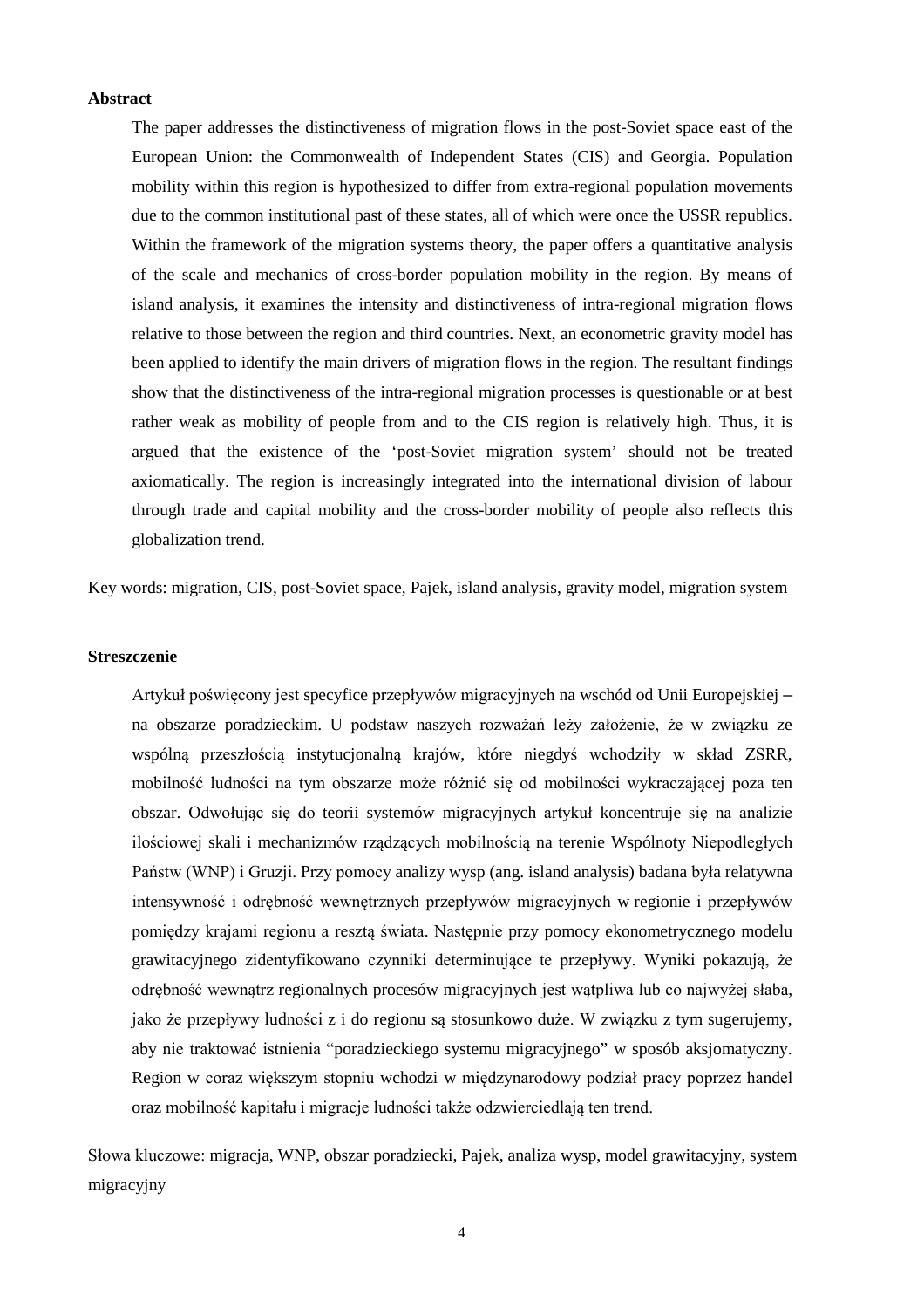### **1. Introduction**

Countries constituting the former USSR take up approximately one sixth of the world's land area and account for about 4 per cent of its population. The collapse of the USSR in 1991 led to the emergence of a number of new states: the Baltic States, now in the European Union, and members of the Commonwealth of Independent States (CIS) plus Georgia<sup>[1](#page-4-0)</sup>. Thus, population movements which prior to 1991 had been represented as 'internal migration', after 1991 became 'international (cross-border) migration'. To analyze migration patterns in the post-Soviet space it is necessary to understand the region's Soviet past. All these new migrant sending and receiving countries share the legacy of common Soviet institutions, enduring social and cultural links with each other, and the widespread use of the Russian language. Their dependence on the Russian economy has historically been high and continues to be significant. In the light of this Soviet institutional legacy and economic dependence of many CIS countries on Russia, it is tempting to represent the CIS region as the 'post-Soviet migration system' (see Ivakhnyuk 2003; 2008; 2012). However, it remains an open question whether over 20 years after the establishment of the new geopolitical order in Eastern Europe, South Caucasus and Central Asia, intra-regional migration flows substantially differ from the broader pattern of international mobility from/to the region.

To determine whether or not, and if so to what an extent, migration between CIS countries is a distinctive phenomenon is an topical question as the post-Soviet space is increasingly integrated with other regions of intensive migration flows, particularly the European Union (EU) and Asia. Two aspects of this problem should be considered. First, the distinctiveness of intra-CIS migration flows can be related to their scale. If the intra-CIS mobility is significantly greater than that between CIS and non-CIS sending/receiving countries, it might be inferred that the region represents a distinct cluster of migratory movements. Second, the Soviet legacy could be a factor responsible for the regional specificity of migration mechanics, i.e., distinct migration push and pull factors operating within the region. By addressing these two aspects we can test the hypothesis about the distinctiveness of migration within the CIS region and consider whether it is meaningful to talk about the post-Soviet migration system. In this paper we therefore wish to address two research questions:

- 1. are migration linkages between CIS countries stronger than migration linkages between CIS and non-CIS countries?; and
- 2. are migration flows between CIS countries determined by economic and geo-demographic factors that are distinct from those influencing migration flows between CIS and non-CIS countries?

The article contributes to existing research in three ways. First, it examines, using tools designed for network analysis, the scale/intensity of migration in the post-Soviet space from a multidimensional, quantitative perspective. Second, it addresses macroeconomic, cultural and geopolitical features which could be responsible for the region-specific push and pull factors driving the contemporary cross-border population mobility. This analysis uses an econometric gravity model of migration flows. Third, it contributes to the migration systems literature, which has recently attracted some renewed interest (see Bakewell 2013).

<span id="page-4-0"></span> $1$  Although Georgia is not longer a member of the CIS, in this paper whenever CIS is referred to Georgia is included in it.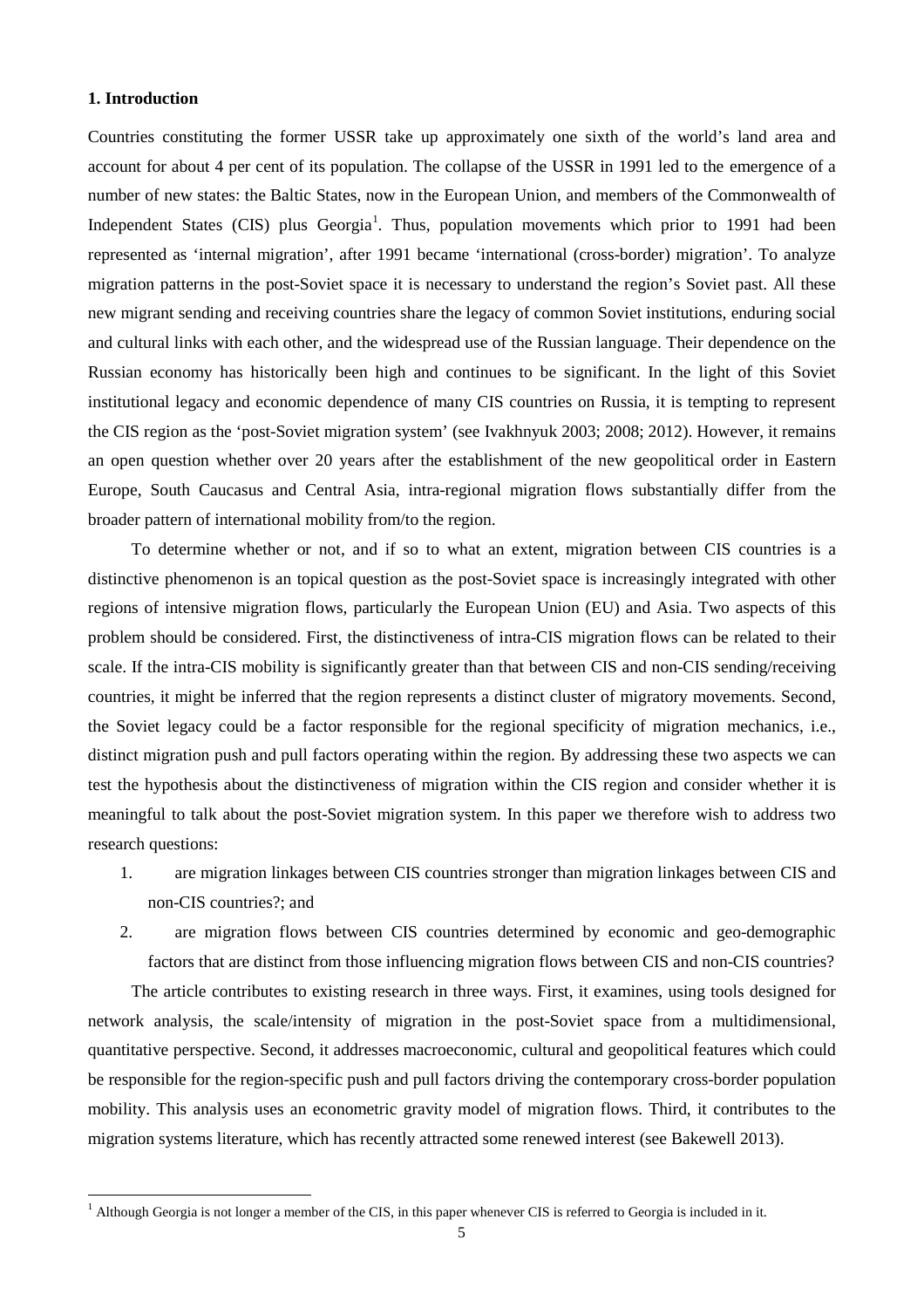By taking the migration systems perspective, we can identify factors that affect the scale of migration flows and which, at the same time, may explain the specificity of these migration flows. These factors include, *inter alia*, institutional characteristics – such as historical, legal and political legacies – that differentiate a particular system from other systems and the broader environment in which it is nested. The systems perspective seems particularly useful when applied to the post-Soviet migratory space where legacy factors appear to be preeminent. By addressing the two research questions, the paper will contribute to the wider debate concerning the existence of the 'post-Soviet migration system'.

The article is structured as follows: the next section presents a brief overview of migration flows in the post-Soviet space. This is followed by an outline of the systemic approach to migration research, which has been applied in this study. The subsequent two sections present the data, methodology and results of our empirical analyses. First, the network analysis is explained, which we have used to study the relative scale of migration flows to draw inferences regarding the cohesion of intra-CIS flows. Second, we present the gravity model, in which a dummy variable indicating intra-CIS migration is included as a moderator of economic and demo-political determinants of migration flows. The final section summarizes the findings, assesses the effectiveness of the applied theoretical approach, and suggests areas for future research.

#### **2. Migrations in the post-Soviet era: An overview**

The opening of USSR's external borders resulted in a substantial migration outflows from many parts of the former Soviet empire. Numerous conflicts which erupted in the post-Soviet area also contributed to increased peoples' mobility. The immediate post-Soviet period was dominated by political and ethnic migration. Members of numerous nations repatriated to their homelands. Declining living standards, deep economic crisis and political uncertainty in the newly emerged states provided additional incentives for migration.

Until the end of the 1990s, settlement migration (migrants seeking permanent residence in host countries) was the most common type of migration. Since the beginning of the present, other, more flexible forms of migration have dominated. Labour migration, often in the form of circular flows of migrant workers, has become one of the most common survival strategies among citizens of the post-Soviet republics. For many, migration has become the only way to survive. Also, entire countries have grown dependent on migrant remittances. In 2011, for example, migrant remittances constituted 47 per cent of GDP in Tajikistan, 29 per cent in Kyrgyzstan and 23 per cent in Moldova (World Bank 2011). Today, 20 years after the collapse of the USSR, intra-regional migration flows still prevail, with Russia being the main migration magnet. In some of the CIS countries intra-CIS flows constitute over 90 per cent of all migration flows, both in case of emigration and immigration (see Figure 1).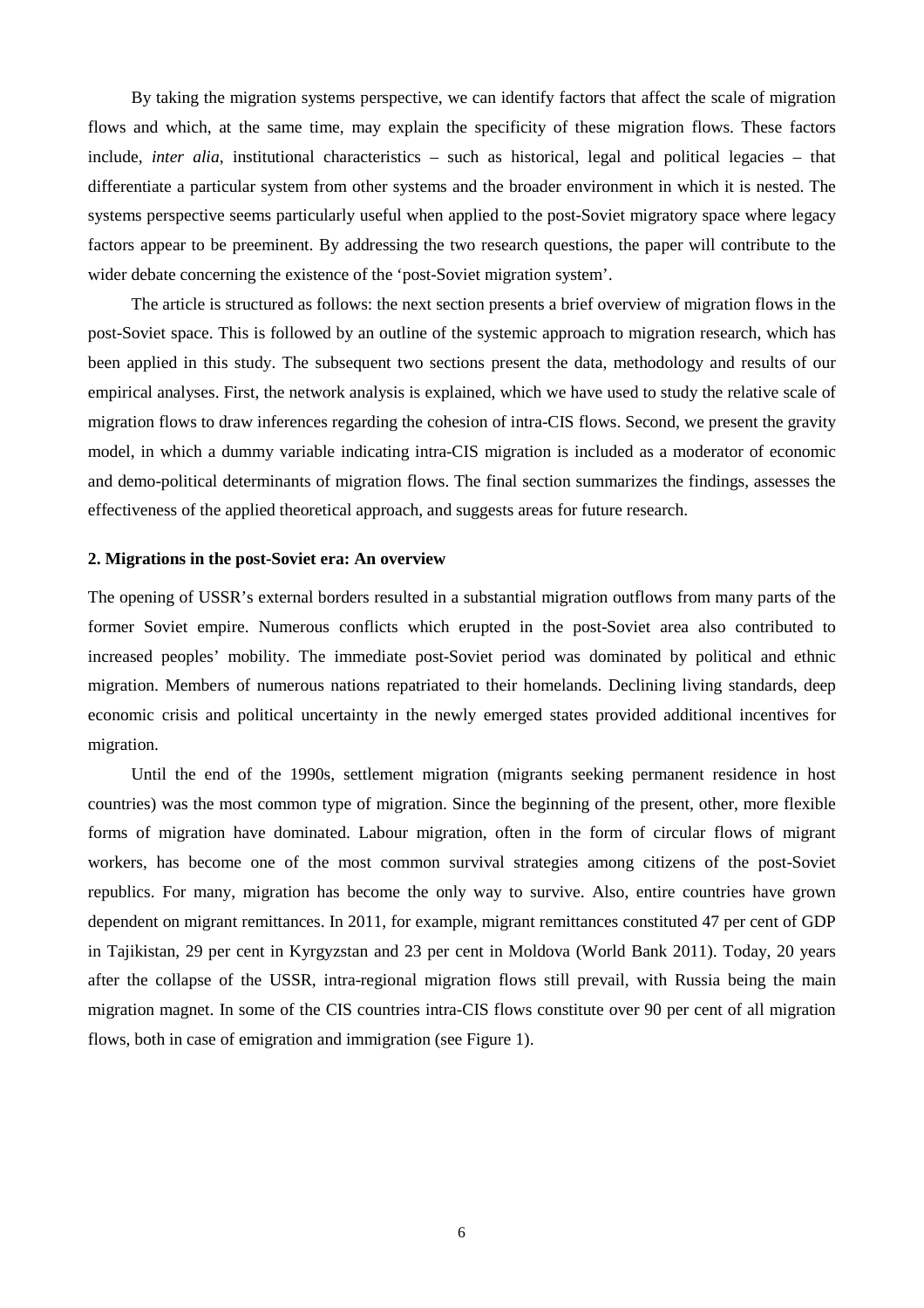#### Figure 1: Share of intra-CIS migration in total migration exchange in 2009, per cent



Source: Cisstat.

Migration to Russia ranged in 2009 from 28 per cent for Moldova to 89 per cent of total migration for Kazakhstan (see Figure 2). The domination of Russia in attracting migrants can be seen as an example of the institutional path-dependency in the region, as immigration to Russia accounted for almost ¾ of total migration flows in the USSR already in the 1980s (Zayonchkovskaya 2000).



Figure 2: Share of emigration to Russia in total emigration from selected CIS countries in 2009, per cent

Sources: *Naselennja Ukraїni za 2010 rіk. Demografіchnij shhorіchnik* (2011); United Nations, DESA – Population Division, migration section (on-line); *Statistical Yearbook of the Republic of Belarus 2010* (2011); The State Statistical Committee of the Republic of Azerbaijan (on-line); *Statisticheskij Ezhegodnik Kyrgyzskoj Respubliki* (2011); *Demograficheskij ezhegodnik Kazahstana* (2012); UNECE Statistical Division Database (on-line).

Although Russia is still the magnet for CIS labour migrants, alternative destinations have appeared on the post-Soviet migration map as citizens of CIS countries develop new migration links with countries outside the former Soviet Union. Western European states, USA and Israel are important destination countries. New migrant receiving states have also emerged in the region, particularly Kazakhstan, which started to play an important role after the Russian economic crisis of 1998 (Anderson, Hancilova 2011). EU's southern European member states have also become hosts for many eastern European migrants over the past few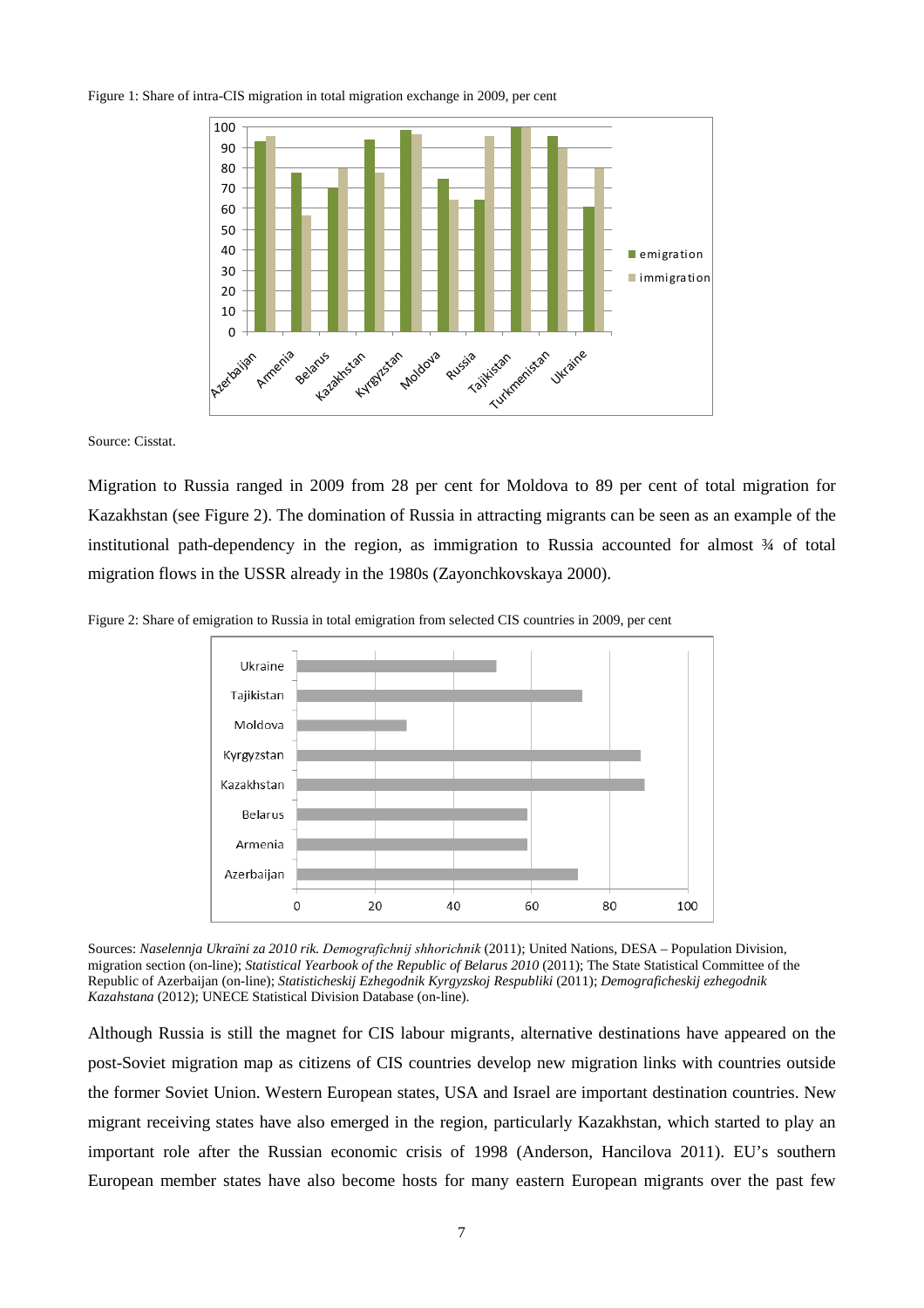years. Moldovan and Ukrainian labour migration to Italy, Greece, Spain and Portugal gained momentum in the 2000s. Turkey is another destination, which has started to receive significant numbers of labour migrants from the CIS region.

There are numerous factors strengthening migration ties between Russia and other post-Soviet states. These include historical and institutional ties (i.e., the Russian language factor, existing bilateral and multilateral agreements concerning migration issues, visa free-regimes, simplified access to citizenship, similar legal solutions formulated on the basis of the Soviet law); demographic and economic factors (including, but not limited to demographic pressure in some CIS states vs. depopulation in others, significant wage differences); geographical factors such as spatial proximity between various migration nods and well developed transportation networks); and others. Many of these are the continuing Soviet legacy. Moreover, there are contemporary attempts to strengthen regional ties as Russia attempts to exert soft power to integrate post-Soviet states into its sphere of influence.

#### **3. Systemic approach to migration research in the post-Soviet space**

Given the geopolitical developments in the post-Soviet region, the area has often been referred to as a 'migration system'. Ivakhnyuk (2003; 2008; 2012) describes it as the Eurasian migration system. This implies that (1) if CIS countries form a migration system, migration linkages between them should be stronger than linkages developed between CIS and non-CIS countries; and (2) there are structural differences in the push and pull factors that influence the intra-CIS migration as opposed the migration between CIS and non-CIS countries. That said, what is a 'migration system'?

In one of the earliest applications of the systems approach to migration research Mabogunje (1970) defined a system as a close set of "interacting elements, together with their attributes and relationships" (Mabogunje 1970: 3). In terms of international mobility such 'elements' could be sending and receiving countries, their 'attributes' could be push and pull factors affecting migration (Ravenstein 1885; 1889; Lee 1966), and their 'relationships' could be the relative intensity of the push and pull factors and the intensity of migration *per se*. It has not been specified what minimal intensity of relationships between elements is needed to define a system. However, Salt (1989) and de Hass (2007) refer to 'greater' intra-system connectivity and complexity as a factor differentiating a system from its environment. Boutang and Papademetriou recognize that a system is characterized by 'a "particular" combination of types of population flows between countries' (Boutang, Papademetriou 1994: 20). Kritz, Lim and Zlotnik (1992) claim that a system is formed by at least two countries that exchange "relatively high" numbers of migrants. Though existing conceptualizations do not define the necessary and sufficient conditions for a system to emerge, they all point out to relatively strong migration links between countries within the system as opposed to those outside it. In this interpretation, for a CIS migration system to exist, migration flows between CIS countries should be stronger than flows between CIS and non-CIS countries.

The expected structural differences between intra- and extra-systemic mobility have been envisaged by most migration systems theorists. Mabogunje (1970) specified that every system operates in a specific environment, which comprises elements influencing and being influenced by the system. In case of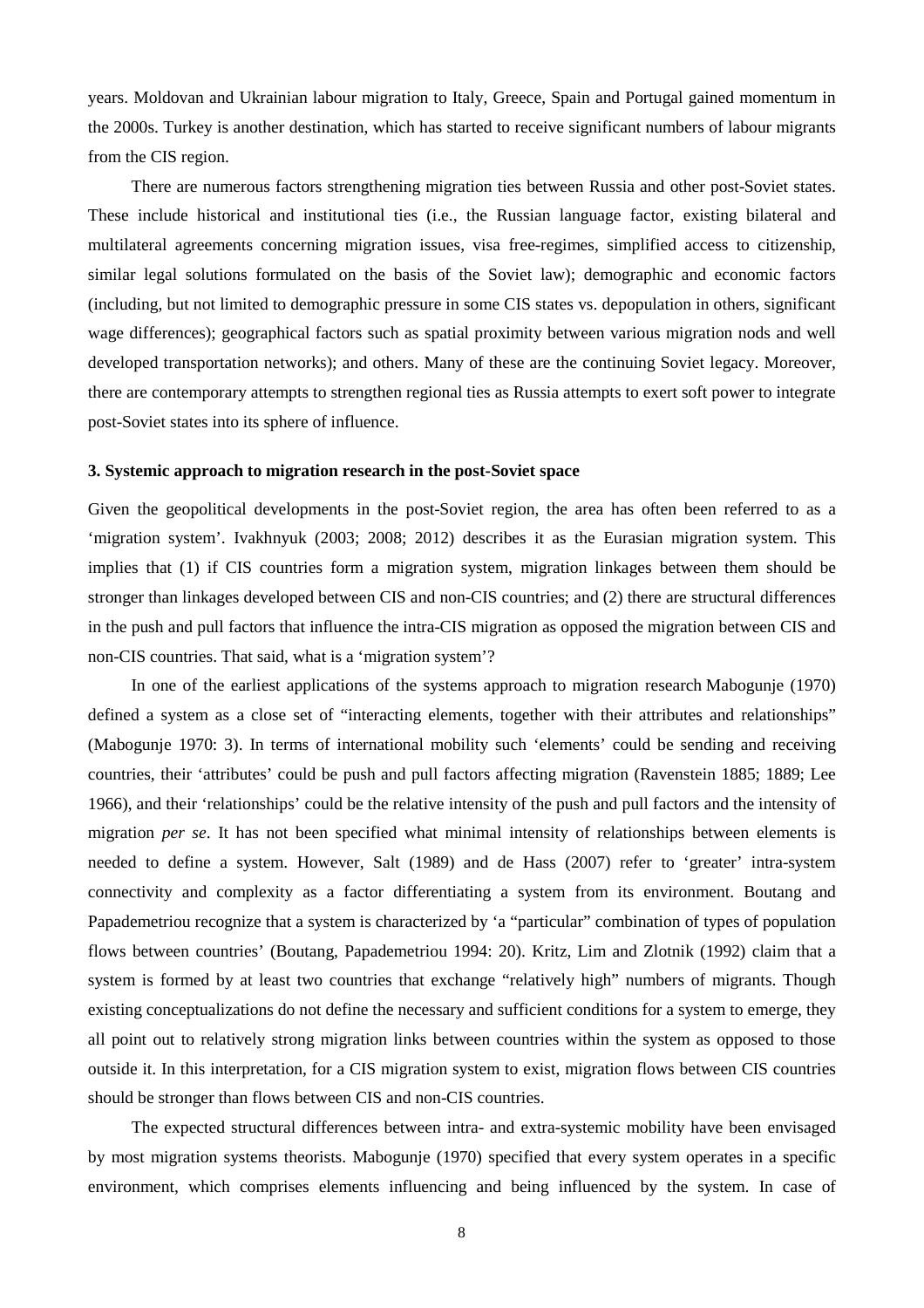migration phenomena such environment consists of factors such as wages, prices, education, health, technology, governmental policies, etc. The changing environment causes changes in the operation of a system nested within it. This approach was followed by Fawcett (1989) and Boyd (1989), who also emphasized the relevance of systemic linkages between countries, which influence migration itself. In this vein Jones and Findlay (1998) examined the East Asian international migration system and noted that its development would be not possible without wage differentials within the region.

Boutang and Papademetriou stressed that a system comprises not only flows, but also "the rules regulating these flows, and their administration" (Boutang, Papademetriou 1994: 20). Finally, Kritz et al. (1992) claim that in order to be part of one migratory system, countries need to share similar levels of development, a common cultural background and some degree of coherence in policy making. They also believe that the presence of strong economic and political ties with a specific destination country, in particular of dependent nature, provides an additional justification for the existence of a migration system. Intuitively, the CIS countries or, even more generally, all the post-Soviet states, share the common institutional background and, thus, they have strong legacy ties. This is precisely what has made us adopt the migration systems framework for our analysis. It remains unclear, though, how the geopolitical, historical and social factors shared by countries constituting a potential 'migration system' could influence the relatively large population flows hypothesized to exist between these countries.

#### **4. Island analysis: intensity of migration ties**

To identify groups of countries which have relatively more intensive internal than external migration exchange we apply an analytical technique used in network analysis, namely the concept of islands. An island is sub-network in which the connections inside the community are significantly stronger than those outside the community.<sup>[2](#page-8-0)</sup>

In order to identify the islands in a given network we have to perform a 'line-cut' at a selected level. The idea behind recognizing islands is the following: let us imagine that all the nodes of a network (in our case – countries) are connected by bridges; the stronger the link between two nodes (which in our case means bigger migration exchange), the higher the bridge between them. Now let us 'flood' the network in a way that all bridges are under water. As we lower the level of water some bridges become visible. The countries connected by them form what is called an island. By continuously lowering the level of water more and more bridges become visible and more and more countries are incorporated into an island. If the water level is brought down to zero all the bridges become visible and the obtained island comprises the whole network. What is most interesting in applying island analysis is exploring in which order the bridges become visible as we lower the level of water in a stepwise manner, i.e., how does the structure of the network evolve if we decrease the required strength of interlinkages between the nodes of the network.<sup>[3](#page-8-1)</sup>

<span id="page-8-0"></span><sup>&</sup>lt;sup>2</sup> Pajek – a program for the analysis and visualization of large networks – has been used to perform the analysis. The program is available at http://pajek.imfm.si/doku.php and can be downloaded free of charge.

<span id="page-8-1"></span>Technically, Pajek allows to set the minimal and maximal number of nodes to be included in one island, rather than the 'level of water'. Nevertheless, the logic behind the procedure is exactly the same and the metaphor of water levels has been used for clarity.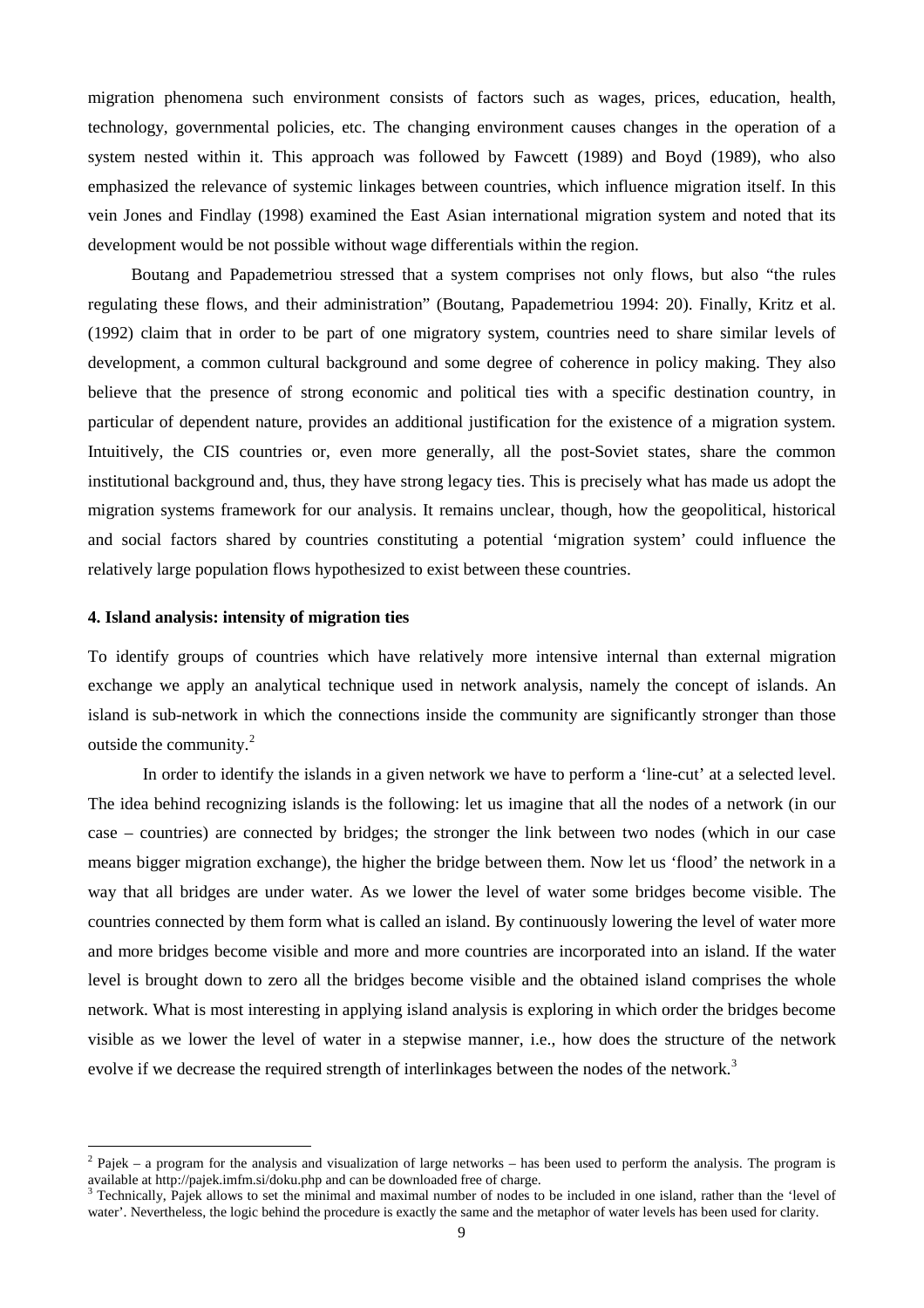#### **4.1 Data and data aggregation**

For the purpose of our empirical analyses we have constructed a data set which consists of 4050 data records. Each record is an ordered pair of countries in three selected years: 2004, 2007 and 2010. The countries we consider are the CIS official member countries, Turkmenistan and Ukraine (participating states), Georgia (member of the CIS from 1994 to 2009), 27 EU Member States, and other major migration partners for CIS countries<sup>[4](#page-9-0)</sup>. As we are interested in migration to and from CIS countries, the dataset excludes country pairs in which neither sending nor receiving country is a CIS country<sup>[5](#page-9-1)</sup>. For the islands analysis we have only used one part of our database, namely data for 2010.

In order to measure the strength of contemporary migration ties between two countries various measures can be used. We decided to take into account not only flows, but supplement it additionally with stocks, analyzing both of them first separately and in the end together. Migration data were in the first place collected from statistical offices of particular countries (Eurostat in case of EU states) and only later we have filled some of the gaps with UN data<sup>[6](#page-9-2)</sup>. Unfortunately, some data are still unavailable. We have chosen to use the flows by country of previous/next residence. First argument in favor of that choice was better data availability. Second – the fact that we were interested in measuring the flows between two spaces. The use of data on flows by citizenship or country of birth would to a lesser extent allow us to treat the countries as nodes of a migration network as we would only know, for example, that a person of Ukrainian citizenship migrated but we would not know from which (or to which) country that person has actually moved. Similarly, information regarding migrant's country of birth does not give us the information from which country that person has come in reality and therefore it does not provide us with information whether the flow between two countries has indeed taken place. In the first place we have taken the flows registered by the receiving country (migration inflows by country of previous residence) based on the assumption that these are really people who have migrated from country A to B. In the absence of such data, we have taken the data registered by a sending country (migration outflows by country of next residence), which is a poorer measure as it registers only declarations as to the intended and not necessarily actual destination. Data regarding the stocks for 2010 were taken from the World Bank dataset<sup>[7](#page-9-3)</sup>. Those data are mainly based on information on foreign-born migrants supplemented by foreign nationality data when the former are not available (Ratha, Shaw 2007).

Going out of the assumption that migration flows and stocks can be perceived as relatively small/big depending on the size of population of both sending and receiving states, we have created four separate indicators – the size of flows divided by the size of population of the country of origin and divided by the size of population of the destination country and analogical indicators for stocks. The source of population

<span id="page-9-0"></span> <sup>4</sup> These were selected if migration to or from such a country to either of the CIS countries (including Ukraine, Turkmenistan and Georgia) in any of the selected years was larger than 100 people. These countries include: Australia, Israel, USA, Canada, Norway, Turkey, Afghanistan, China, India, Mongolia, Serbia, South Korea, Syria, Vietnam.

<span id="page-9-1"></span><sup>5</sup> An exception are three Baltic states (Lithuania, Latvia and Estonia) for which we have also taken into account their migration exchange with non-CIS states with the objective to perform sensitivity analysis by including these three countries in the CIS (or, alternatively, to check distinctiveness of migration processes for all post-Soviet states not only CIS).<br><sup>6</sup> For more detailed information concerning the data see Appendix 1.<br><sup>7</sup> Bilateral migration matrix 2010,

<span id="page-9-2"></span>

<span id="page-9-3"></span>[http://econ.worldbank.org/WBSITE/EXTERNAL/EXTDEC/EXTDECPROSPECTS/0,,contentMDK:22803131~pagePK:64165401~](http://econ.worldbank.org/WBSITE/EXTERNAL/EXTDEC/EXTDECPROSPECTS/0,,contentMDK:22803131~pagePK:64165401~piPK:64165026~theSitePK:476883,00.html) [piPK:64165026~theSitePK:476883,00.html,](http://econ.worldbank.org/WBSITE/EXTERNAL/EXTDEC/EXTDECPROSPECTS/0,,contentMDK:22803131~pagePK:64165401~piPK:64165026~theSitePK:476883,00.html) accessed on 15.06.2013.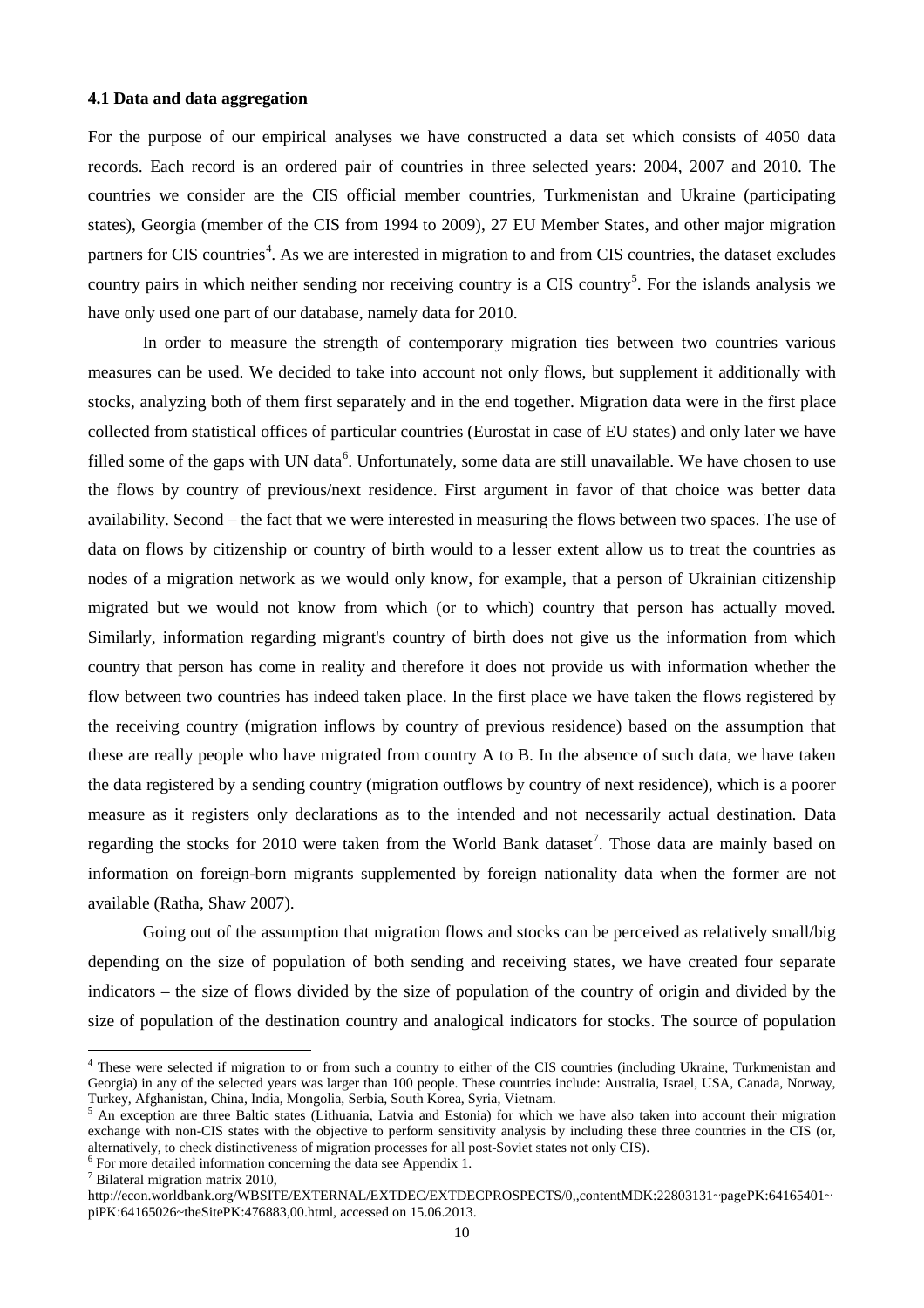data was the UN Population Division's data (World Population Prospects: the 2010 Revision, 2011). This way we have obtained four dimensions (see Table A): two for flows and two for stocks, which needed to be reduced to one in order to get a network in a one-dimensional space and perform the analysis.

| Variable                              | N    | Mean    | Std.Dev. | Min      | Max       |
|---------------------------------------|------|---------|----------|----------|-----------|
| $FLOW_{\text{ser}}/POP_{\text{send}}$ | 834  | 9.546   | 62.045   | $\theta$ | 1224.179  |
| $FLOW_{ser}/POP_{rec}$                | 834  | 3.064   | 10.532   | $\theta$ | 133.305   |
| $STOCKs-r/POPsend$                    | 1350 | 154.229 | 1001.274 | $\theta$ | 16718.000 |
| $STOCK_{s-r}/POP_{rec}$               | 1350 | 115.006 | 745.849  | $\theta$ | 14056.510 |

Table A. Descriptive statistics of four dimensions of migration intensity (counted as per 100 000 population).

Source: own calculations.

FLOW<sub>s-r</sub> are migration flows from a sending to a receiving country<sup>[8](#page-10-0)</sup>, STOCK<sub>s-r</sub> are the stocks of persons who were born in a sending (or alternatively are citizens of a sending) but resided in a receiving country, and POP<sub>rec</sub> and POP<sub>send</sub> are the population sizes of the receiving and sending countries, respectively.

We have decided to run the analysis for flows and stocks separately in order to show the differences between contemporary migration processes (expressed by flows) and historical legacy and migration potential at the same time (expressed by stocks) and compile both components in the end to show the overall picture. Beforehand, we have standardized<sup>[9](#page-10-1)</sup> each of the dimensions to make them comparable and avoid the situation when one has a bigger weight. We have chosen Euclidean distance in a 2- and 4-dimensional space accordingly as a metric to bring the given 2 or 4 dimensions to one. Below are the formulas for migration intensity indicator ( $I$ ) in case of flows (1), stocks (2) and both migration components taken together (3):

$$
I(FLOW) = \sqrt{\left(\frac{FLOW_{s-r}}{POP_r}\right)^2 + \left(\frac{FLOW_{s-r}}{POP_s}\right)^2}
$$
\n<sup>(1)</sup>

$$
I(STOCK) = \sqrt{\left(\frac{STOCK_{s-r}}{POP_r}\right)^2 + \left(\frac{STOCK_{s-r}}{POP_s}\right)^2}
$$
\n(2)

$$
I(FLOW, STOCK) = \sqrt{\left(\frac{FLOW_{s-r}}{POP_r}\right)^2 + \left(\frac{FLOW_{s-r}}{POP_s}\right)^2 + \left(\frac{STOCK_{s-r}}{POP_r}\right)^2 + \left(\frac{STOCK_{s-r}}{POP_s}\right)^2}
$$
\n(3)

Due to including stocks and flows into the composite measure (3) we are able to capture both the intensity of actual population movements (flows) and the potential for migration in the future. On the one hand, relatively large migrant stocks may enable further immigration via networks. On the other hand, they may represent large population groups which have found themselves residing in a 'foreign' country after the collapse of the Soviet Union. The first possibility is especially relevant, as it represents the role of networks in a migration process, where networks decrease the costs and uncertainty related to migration.

<span id="page-10-0"></span> $\frac{8}{9}$  This way bi-directional flows have been taken into account.  $\frac{9}{9}$  Using the standard score (also called z-score).

<span id="page-10-1"></span>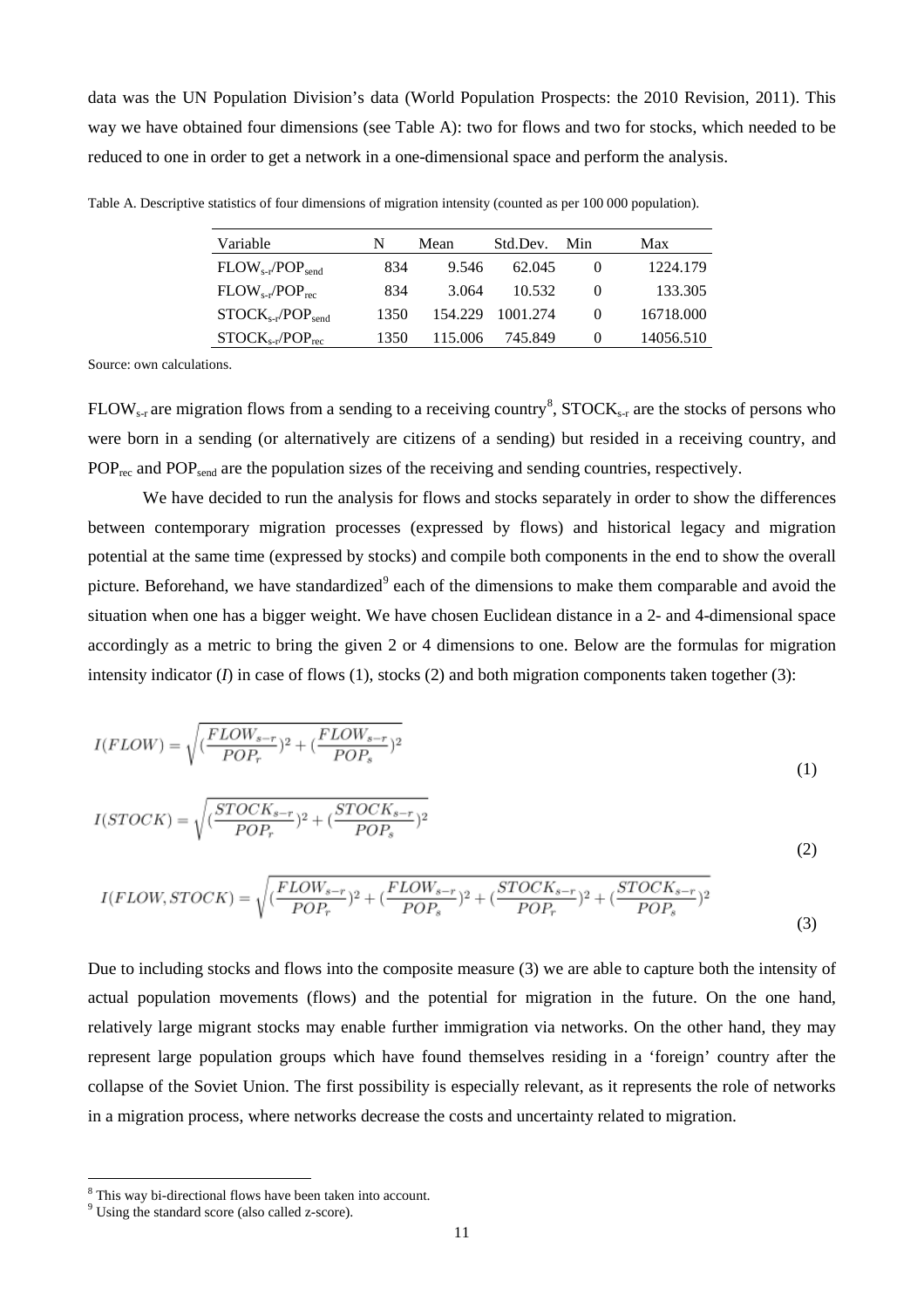Having obtained one-dimensional links between countries from the above equations, we have conducted island's analysis in Pajek aimed at identifying groups of states possessing stronger migration ties with one another than with the rest of countries considered.

### **4.2 Results**

The starting point for our island analysis was a situation when we had no links between the nodes (countries) of our network. By gradually 'lowering the water level'<sup>[10](#page-11-0)</sup> bridges emerge linking certain nodes with one another (forming islands). In subsequent steps further bridges emerge and more and more countries join the existing islands increasing their size. By observing this process, we obtain valuable information about the network structure. The thickness and darkness of lines in the graphs presented below are proportional to the strength of the connection. As we include bi-directional migration data it is always the stronger link that is visible.<sup>[11](#page-11-1)</sup> This is not problematic, though, as we are not interested in directionality, but only in the strength of the connection.

Examining the distinctiveness of the group of CIS/post-Soviet states in terms of migration exchange first we look at a situation in which the water level is low enough to allow at most 12 countries (the number of CIS countries, including Georgia) to constitute one island. Next we consider a situation in which the maximal number of nodes in an island is 15 (the number of post-Soviet states, CIS countries, Georgia and three Baltic states – Latvia, Lithuania and Estonia). If all post-Soviet states are not actually visible at that stage, we then continue to 'lower the water level' until this is achieved (what we will call the 'last stage').

We start our analysis with migration stocks data which tell us how many people born in the sending country – or alternatively of sending country's citizenship if the data on foreign-born are missing (see Ratha, Shaw 2007) – reside in the receiving country. Wanting to check if CIS countries form a distinctive group we set the maximal number of nodes in one island to 12 (see Figure 3). Provided that CIS states form a distinctive group ('system'), in which interconnections are stronger then with out-of-group countries, we should obtain an island gathering all of them together with no other nodes belonging to it.

Figure 3. Islands for stocks by maximal number of nodes in one island set to 12.



Source: own elaboration in Pajek

<span id="page-11-1"></span><span id="page-11-0"></span><sup>&</sup>lt;sup>10</sup> What technically meant increasing the maximal number of nodes in one island.<br><sup>11</sup> Sometimes when the flow/stock in opposite direction is also significant both lines are visible (the smaller one as a bright corridor inside the bigger one).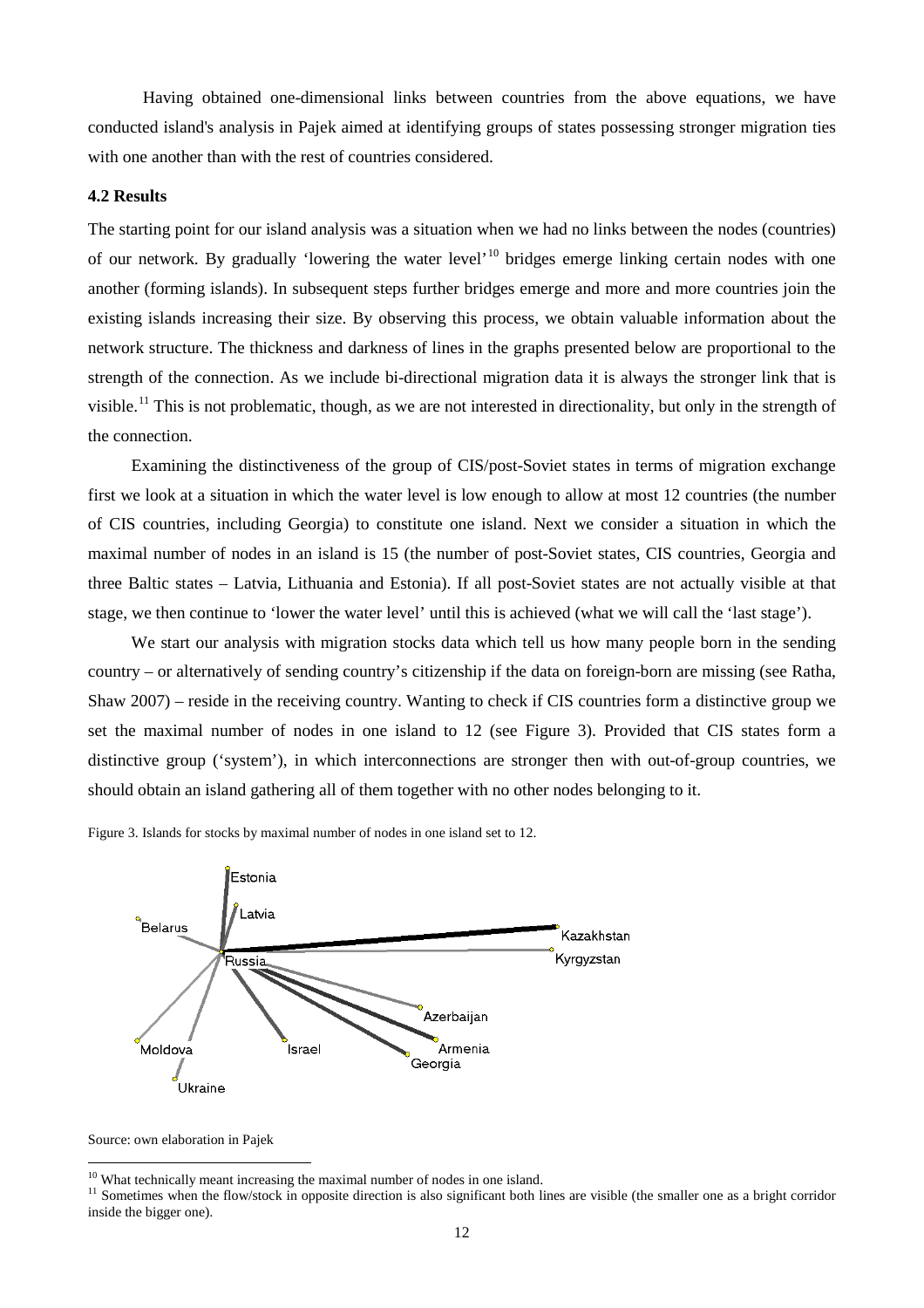At this stage we obtained one single island centered on Russia. However, it does not comprise 12 CIS states. Instead, there are two Baltic States visible (Estonia and Latvia) while three Central Asian countries are missing (Tajikistan, Turkmenistan and Uzbekistan). What is, however, more important is the fact that Israel is also a part of the island. Israel is a highly specific case as its migration exchange with the post-Soviet area concerned the arrivals of people of Jewish origin which gained mass character in the second half of 80s and at the beginning of 90s. Summing up, as far as CIS countries are concerned, we cannot distinguish a clearly detached system based on migration stock data. Therefore, we run an analysis for the maximal number of nodes in one island set to 15 in order to check for the distinctiveness of the 'system' for all post-Soviet states (see Figure 4).

Figure 4. Islands for stocks by maximal number of nodes in one island set to 15.



Source: own elaboration in Pajek

As we can see from the above figure we received a picture which almost perfectly matches our expectations. A single island gathers all the post-Soviet states except for Lithuania. Israel took its place, evidently having relatively stronger ties to the 'system'. Nonetheless, we can consider the post-Soviet region as forming a rather coherent network as far as migrant stocks are concerned. To support this claim we have further observed that only two steps further (i.e., when the maximum number of nodes in one island is set to 17) all the post-Soviet states became visible as components of one island (Figure 5). At the penultimate step, before Lithuania emerged as a node in our network, Poland also joined the post-Soviet island which is also a specific case given the considerable Polish minority living in Belarus (which results from border changes after the Second World War).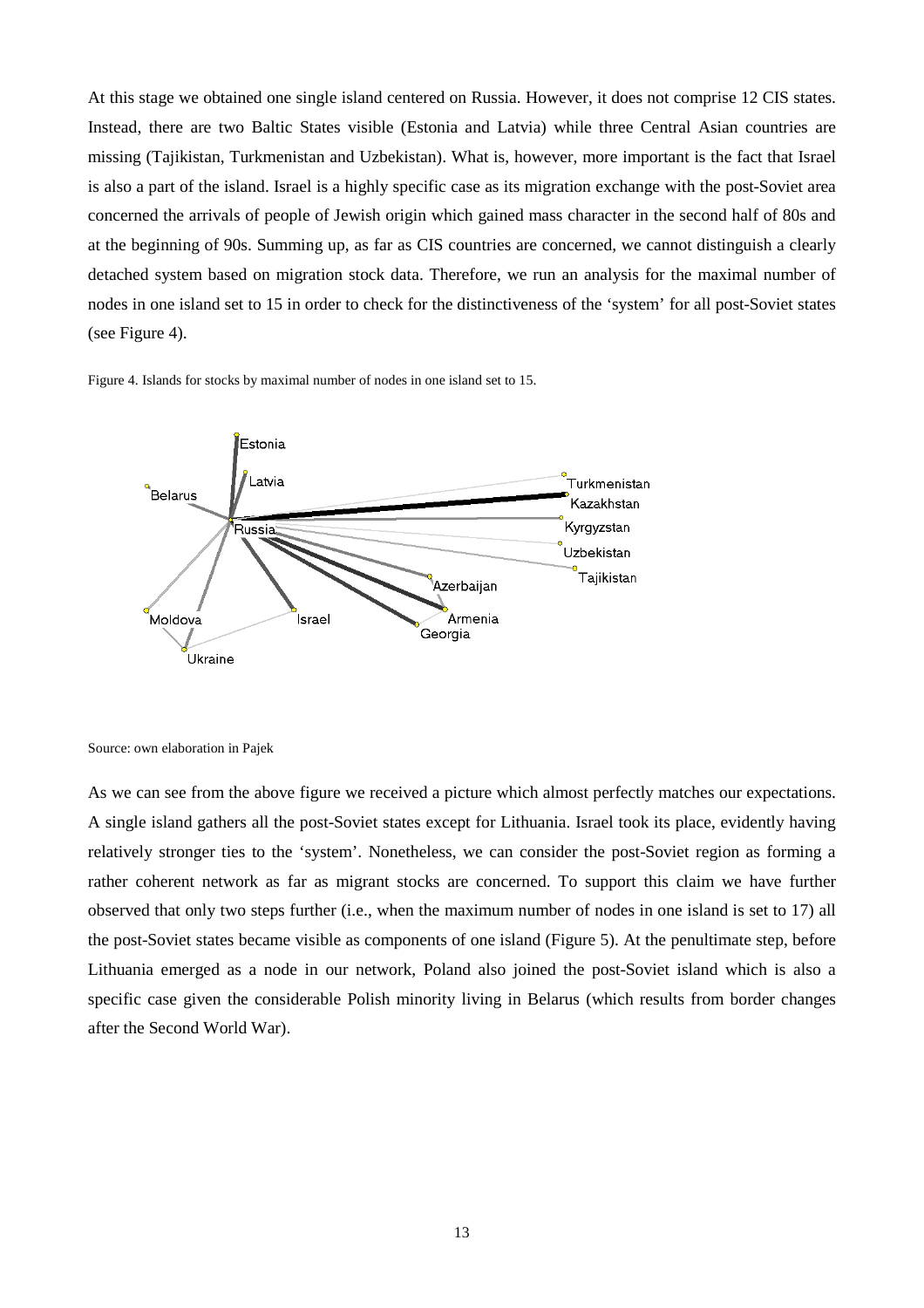Figure 5. Islands for stocks at the last stage.



Source: own elaboration in Pajek

When analyzing migration flows we get a very different picture. Analogously, setting the maximal number of nodes in one island to 12 (Figure 6) we get three separate islands: one formed by Latvia, UK, Lithuania and Norway, second – by Estonia and Finland, and the third centered around Russia. The formation of separate islands by the Baltic States is of no surprise as being the members of the EU and the Schengen area they have recently developed strong migration ties with the EU countries which offer Latvian, Lithuanian and Estonian citizens better living and working conditions than Russia or other CIS countries.

Figure 6. Islands for flows by maximal number of nodes in one island set to 12.



Source: own elaboration in Pajek

Figure 6 clearly shows that as regards the flows CIS countries do not constitute a clearly detached system. Considerable migration exchange between Moldova and Italy is the key feature supporting this thesis. Moreover, Israel belongs to a Russia-centered island at this stage, while Georgia and Turkmenistan are still missing. As regards Israel its presence can be partially explained by migrant stocks which may signalize the role of migration networks which sustain the flows.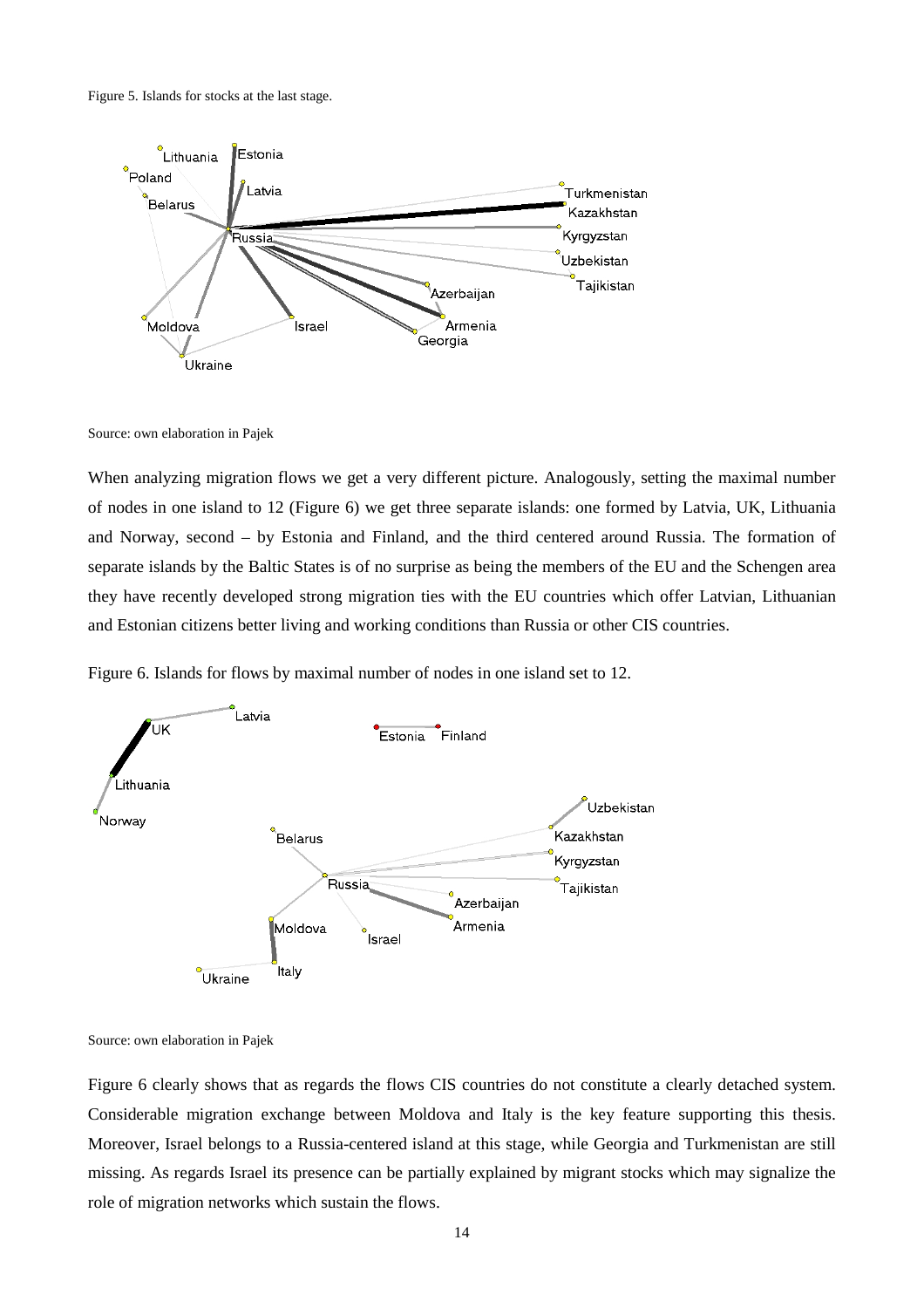Going further and setting the maximal number of nodes in one island to 15 we obtain two islands: one again formed by Latvia, Lithuania, UK and Norway and the one concentrated around Russia, resulting from the merger of the Russia-centered island and the one formed by Estonia and Finland (see Figure 7). Apart from this merger the only difference comparing to Figure 6 is that Georgia also joined the Russiacentered island.



Figure 7. Islands for flows by maximal number of nodes in one island set to 15.

What is most important in Figure 7 is the fact that when the maximal number of nodes in one island is set to 15 we still do not have all CIS countries belonging to the Russia-centered island – Turkmenistan is missing. It means that it has relatively weak migration ties with the rest of the post-Soviet states. This is of no surprise taking into account its state isolation policy. In 1999 Turkmenistan introduced a visa regime with all the CIS countries. Moreover, the authorities attempt to control every exit from and entrance to the country. In order to make Turkmenistan visible we have to go as far as to 31 nodes maximum in one island. This is the first moment when Turkmenistan appears in the picture (see Figure 8).

Source: own elaboration in Pajek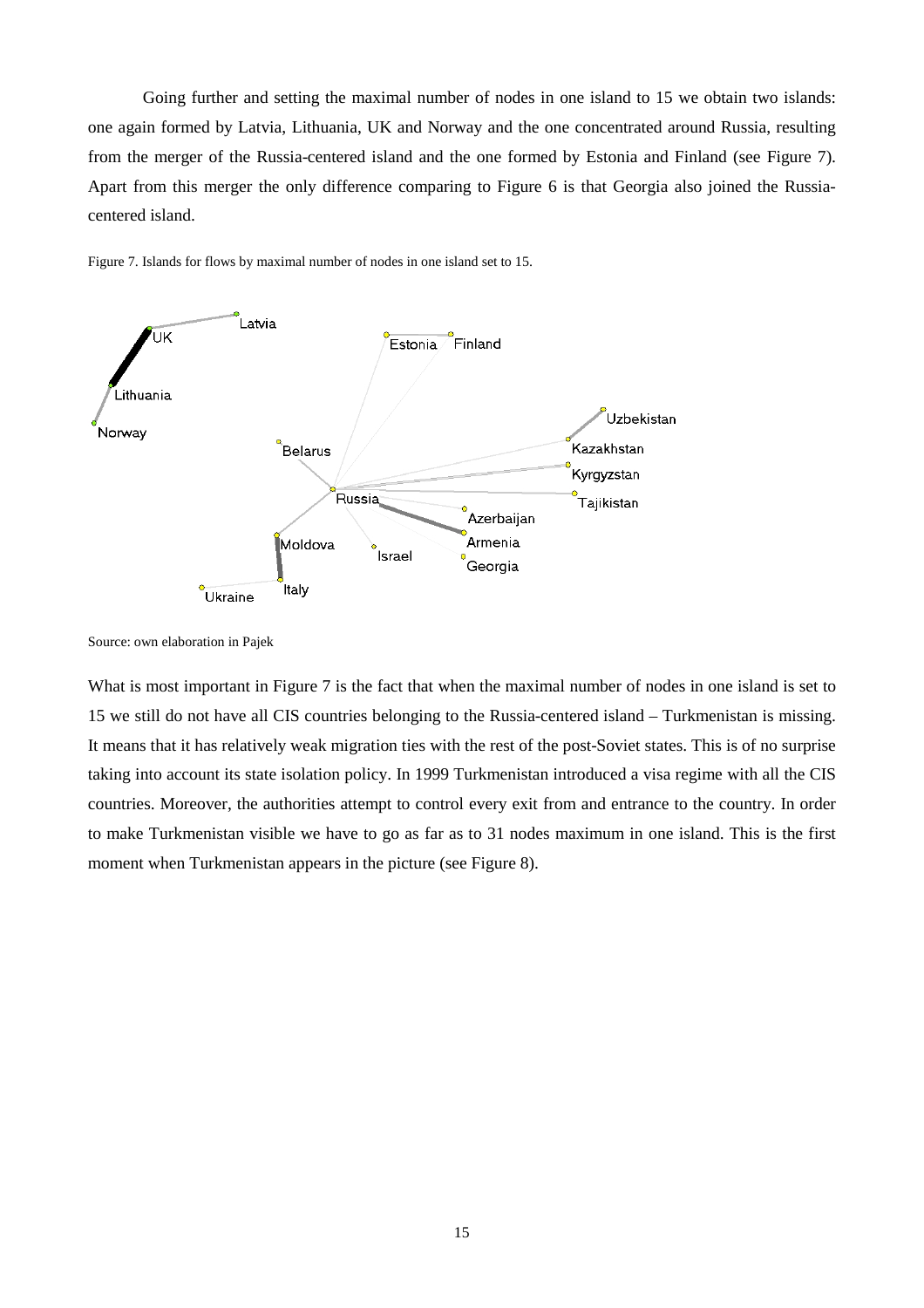Figure 8. Islands for flows at the last stage.



Source: own elaboration in Pajek

As Turkmenistan joins the island, there is already a number of non-CIS countries belonging to it, both from the West (apart from those mentioned before e.g. Spain, Slovakia, USA, Germany, Denmark) and East (Mongolia and China). Comparing figures 5 and 8 (both depict the first step at which we have all the post-Soviet states visible in the picture) we can see that there is a big difference between the picture obtained by the analysis run on migration flows and stocks.

It seems worthwhile to check what will happen if we run island analysis on both stocks and flows data jointly (using formula (3)). Analogously to the analysis performed on flows and stocks separately we start by looking at islands which emerge when the maximal number of nodes in one island is set to 12 (Figure 9).



Figure 9. Islands for flows and stocks by maximal number of nodes in one island set to 12.

Source: own elaboration in Pajek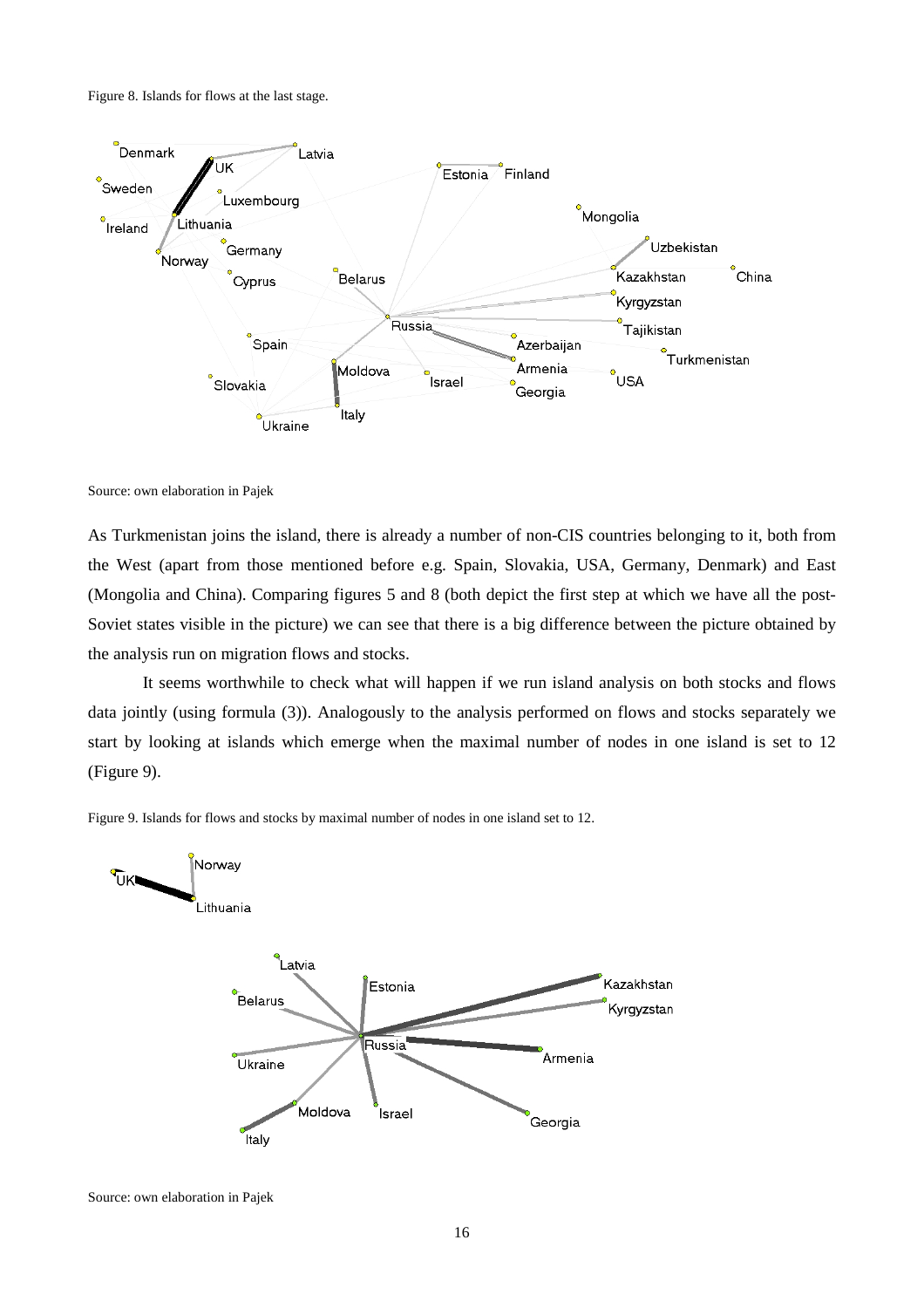As it could be expected the obtained picture combines the features of pictures received by flows and by stocks. On the one hand, Latvia and Estonia seem to have stronger migration ties with Russia than with EU states. Migration stocks are mainly responsible for that fact. On the other hand, Italy appears in our Russiacentered island due to considerable migration flows connecting it to Moldova. Clearly, Israel also belongs to Russia-centered island taking into account that it was visible both as regards flows and stocks. Nonetheless, there are still a few CIS countries missing (Azerbaijan, Tajikistan, Turkmenistan and Uzbekistan). Israel is a specific case due to ethnic character of the migration exchange with post-Soviet states, but the presence of Italy certainly is a sign pointing to the lack of distinctiveness of a CIS 'migration system'.

At the point when the maximal number of nodes in one island is set to 15 (Figure 10) two CIS states join the Russia-centered island (Uzbekistan and Azerbaijan). Moreover, Finland appears in the picture due to its connection to Estonia.



Figure 10. Islands for flows and stocks by maximal number of nods in one island set to 15.

Source: own elaboration in Pajek

However, there are still two CIS countries missing in the network (Turkmenistan and Tajikistan). To include them into the island we have to increase the maximal number of nodes in one island to 20 which is the first moment they both appear as nodes of our island (Figure 11).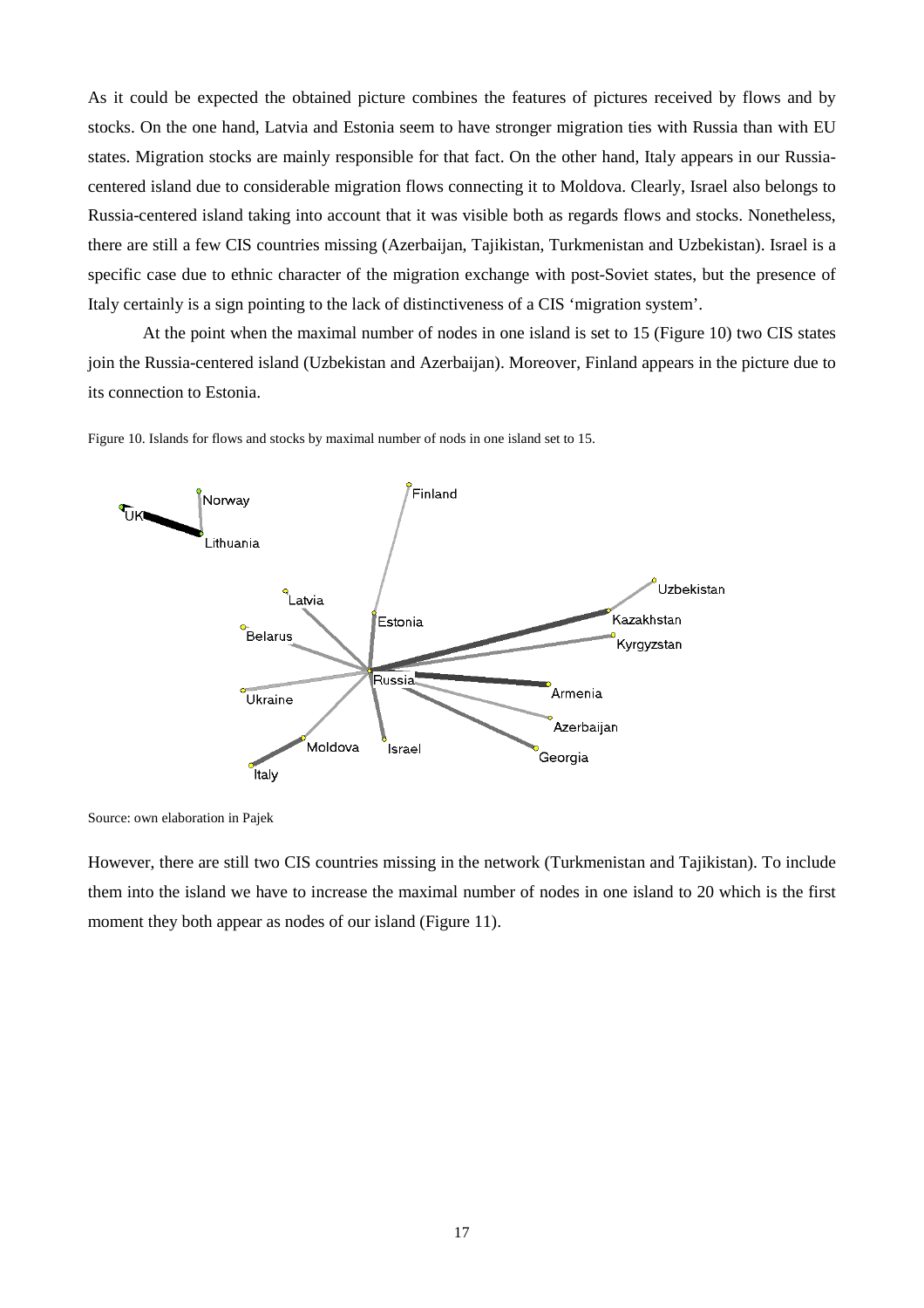Figure 11. Islands for flows and stocks at the last stage.



Source: own elaboration in Pajek

At this stage not only the two missing CIS countries joined the island but additionally the island previously formed by Lithuania, UK and Norway merged with the Russia-centered one. Notably, the only EU countries for which we have collected data as if they were CIS countries were Latvia, Lithuania and Estonia which were part of the USSR but are now strongly embedded in the EU context. Lithuania represents a particularly interesting case, as it is not connected directly to Russia, as are Latvia and Estonia, but it appears in the 'system' via connections with UK and Norway, which in turn are linked to Latvia.

Definitely the link between Moldova and Italy is the key connection responsible for the 'dissolution' of the post-Soviet 'migration system'. Moreover, we have to bear in mind that the appearance of Italy in the island means not only that a single node connects with Moldova but that Italy is a part of a bigger network which we have not depicted, as we have not included data on e.g. intra-EU migration. Had such data been included in our analysis, i.e., if we aimed at exploring not only the 'post-Soviet system', but also an 'EU system' and their interrelations, a number of interconnections between non-CIS countries would have emerged prior to what has been depicted here which would all the more be an evidence against the existence of the CIS/post-Soviet migration system.

Summing up, the obtained constellations lead us to think that indeed what constitutes the 'post Soviet migration space' (or alternatively 'CIS migration space') is a very arguable set of countries. Although as far as migration stocks are concerned such a distinction seems justified, analyses of migration flows does not allow for such a conclusion. Contemporary migration flows seem to be determined by the demand factor (migration exchange with the EU) or institutional/political factors (isolation of Turkmenistan), while historical factors expressed by migration stocks seem to lose importance.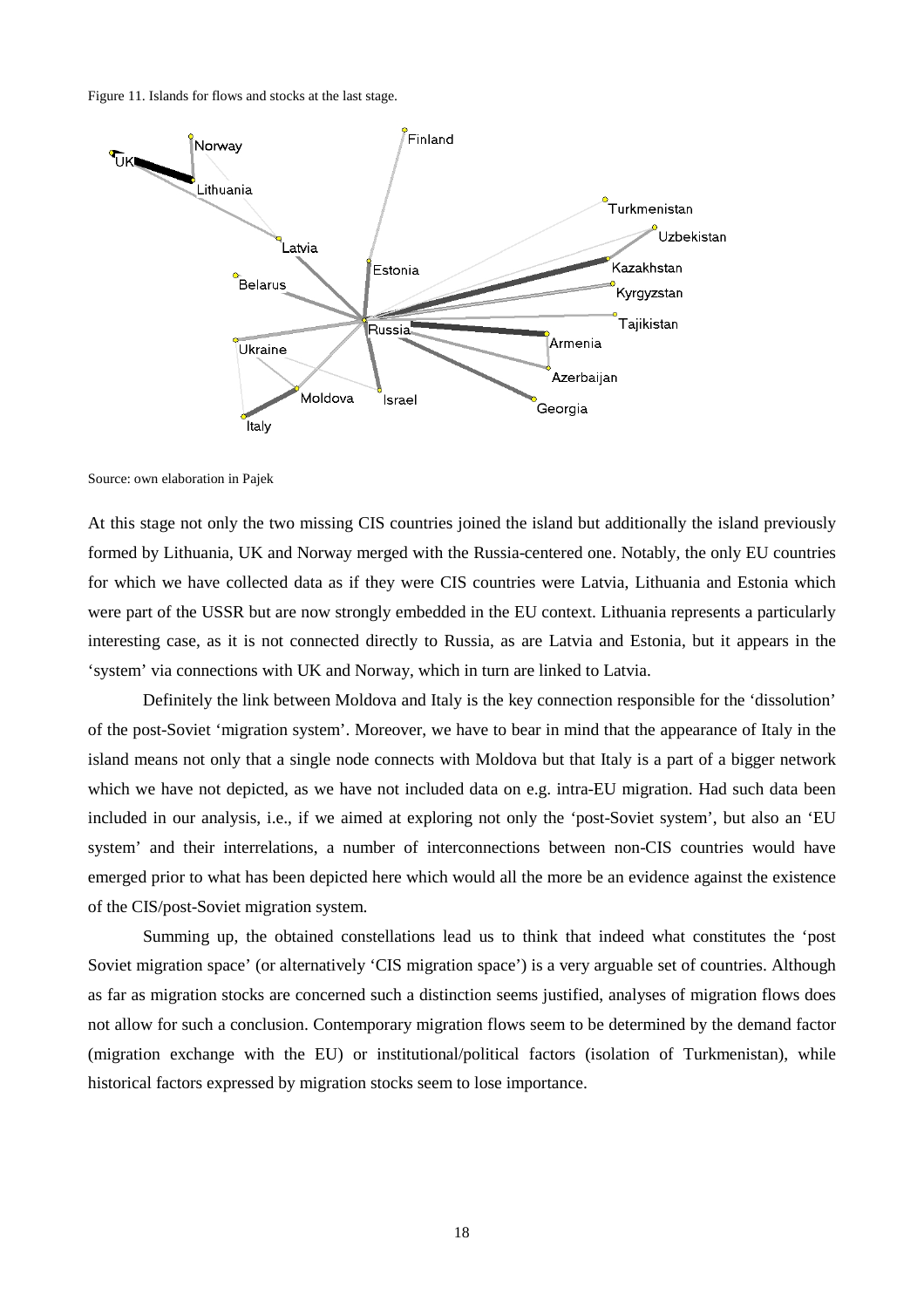#### **5. Gravity model: Distinctiveness of intra-regional migration flows**

This section aimed at finding an answer to the question whether population flows between CIS countries are governed by economic and geo-demographic determinants of migration in a distinct manner from migration flows between CIS and non-CIS countries. It has been anticipated that due to the common Soviet past the CIS countries share not only are the flows among them relatively large in magnitude, but also that they are governed by statistically different relationships with macro-level determinants of mobility.

#### **5.1 Data**

On top of migration flow and population data described for the purpose of the network analysis, in this section we have employed a number of variables commonly treated as the determinants of migration in gravity-type models (Zipf 1962; Andrienko, Guriev 2003; Lewer, van den Berg 2008; Mayda 2010; Uzagalieva et al. 2012). The data comprises: economic indicators – GDP pc PPP and the unemployment rate; a geographic indicator – the average distance between countries; and cultural and institutional indicators such as common language and common historical institutional setting. The summary statistics of variables used are presented in Table B.

|                     |               | Table A. Valiables used, $2004/2007/2010$ average. |                   |               |
|---------------------|---------------|----------------------------------------------------|-------------------|---------------|
|                     | raw data      |                                                    | estimation sample |               |
| Variable            | full          | full                                               | <b>CIS</b>        | non-CIS       |
| $FLOW_{s-r,t}$      | 683.61        | 763.5                                              | 4,442.44          | 514.11        |
|                     | (3,512.70)    | (3,728.65)                                         | (9,426.18)        | (2,809.01)    |
| $GDP_{s/r,t=-1}$    | 3.12          | 2.73                                               | 1.73              | 2.80          |
|                     | (5.08)        | (4.57)                                             | (1.73)            | (4.70)        |
| $U_{s,t=-1}$        | 8.71          | 8.84                                               | 9.11              | 8.82          |
|                     | (4.20)        | (4.07)                                             | (4.43)            | (4.04)        |
| $U_{r,t=-1}$        | 8.71          | 8.77                                               | 8.84              | 8.77          |
|                     | (4.20)        | (3.98)                                             | (4.03)            | (3.98)        |
| $POP_{s,t}$         | 50,785.30     | 45,853.90                                          | 36,402.57         | 46,494.58     |
|                     | (184, 071.70) | (154, 495.80)                                      | (49,709.17)       | (159, 107.7)  |
| $POP_{r,t}$         | 50,785.30     | 42,864.46                                          | 36,315.20         | 43,308.42     |
|                     | (18,4071.70)  | (143, 736.70)                                      | (49,762.84)       | (147, 959.10) |
| <b>DIST</b>         | 3,411.24      | 3,100.43                                           | 1,778.52          | 3,190.04      |
|                     | (2,541.31)    | (2.734.95)                                         | (800.69)          | (2,796.00)    |
| <b>LANG</b>         | 0.02          | 0.02                                               | 0.15              | 0.02          |
|                     | (0.14)        | (0.15)                                             | (0.36)            | (0.12)        |
| No. of observations | 4,050         | 1,843                                              | 117               | 1,726         |

Table A. Variables used, 2004/2007/2010 average.

Standard deviations in parentheses.

Population (POP) and migration flow (FLOW) data are identical to those used in the network analysis (see: previous section) with the exception that they cover the years 2004, 2007 and 2010. The reason was to enable providing a rather general answer to the posed research question. Had only one point in time been taken, the obtained estimates would have been possibly biased by the socio-economic and political situation prevailing in that year. This is especially worrisome in the context of the recent financial crisis, which significantly changed the framework of global migration flows. GDP $_{t-1}$  is the GDP per capita (PPP) level in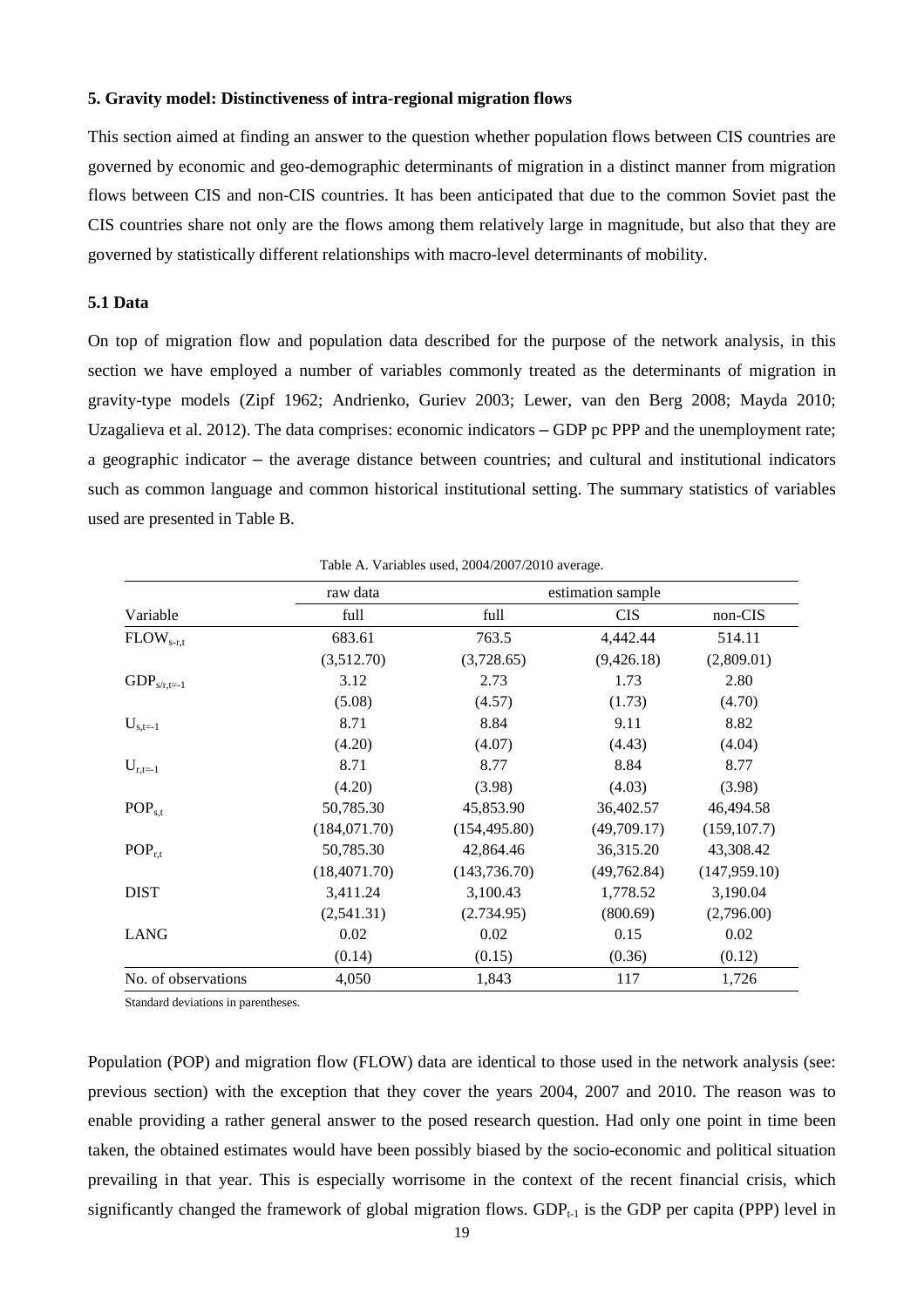US dollars<sup>[12](#page-19-0)</sup> in the preceding year (2003, 2006 and 2009 accordingly).  $U_{t-1}$  is the unemployment rate in the preceding year<sup>13</sup>. The distance measure ( $DIST^{14}$  $DIST^{14}$  $DIST^{14}$ ) indicates distance between capital cities of respective countries, weighed by the population shares living in these capital cities<sup>15</sup>. The common language variable  $(LANG<sup>16</sup>)$  $(LANG<sup>16</sup>)$  $(LANG<sup>16</sup>)$  is a dummy taking the value of 1 if a given pair of sending and receiving countries shares a common language spoken by at least 9 per cent of the respective populations. The distinction between CIS and non-CIS country pairs in straightforward, i.e., CIS pairs include two CIS countries (where Georgia is also considered a CIS country while Latvia, Lithuania and Estonia are not) while non-CIS pairs include one CIS and one non-CIS country.

Notably the estimation sample differs from the raw data in two ways. The first difference are the unequal population sizes and unemployment rates in case of sending and receiving countries. Recall that, as we consider bilateral migration flows, each pair of countries is recorded twice – once the flow is considered in one direction and the second time in the other direction. Thus we have the same set of receiving and sending countries leading to identical average unemployment rates and population sizes in the raw sample. In the full estimation sample, however, these variables are not due to the fact that in case of some country pairs migration flows were reported only in one direction. This lead to including such a pair of countries only once and, in effect, to unequal average unemployment rates and population sizes across the sending and receiving countries. The second difference between the full estimation sample and the raw sample also in the number of observations, which is smaller by a half in the former. This issue, which arose from missing data in case of many countries, seems not to change the value of the considered explanatory variables to a very large extent though. This suggests that our results are not highly influenced by sample selection.

#### **5.2 Empirical approach**

Given the time dimension of the data and the macro-level of analysis, the technique applied to test for this contingency is a panel regression with random effects, resembling a gravity model:

$$
\ln(\text{FLOW}_{s-r})_{t} = \beta_{1} \ln(\text{GDP}_{s}/\text{GDP}_{r})_{t-1} + \beta_{2} \ln\text{U}_{s,t-1} + \beta_{3} \ln\text{U}_{r,t-1} \quad \text{(economic indicators)} \n+ \beta_{4} \ln(\text{POP}_{s,t} \times \text{POP}_{r,t}) + \beta_{5} \ln\text{DIST}_{s-r} \quad \text{(demo-geographic indicators)}^{17} \n+ \beta_{6} \text{LANG}_{s-r} + \beta_{7} \text{CIS}_{s-r} \quad \text{(institutional indicators)} \n+ \beta_{0} + \varepsilon_{s-r,t} + u_{s-r,t}
$$
\n(4)

where t indicates the year 2004, 2007 or 2010, and s and r denote the sending or receiving country, respectively. All continuous variables have been transformed into natural logarithms<sup>[18](#page-19-6)</sup>. The sending and

<span id="page-19-2"></span>

<span id="page-19-3"></span>

<span id="page-19-5"></span><span id="page-19-4"></span>

<span id="page-19-1"></span><span id="page-19-0"></span><sup>&</sup>lt;sup>12</sup> The World Bank Indicators[: http://data.worldbank.org/indicator/NY.GDP.PCAP.PP.KD](http://data.worldbank.org/indicator/NY.GDP.PCAP.PP.KD)<br><sup>13</sup> The World Bank Indicators: http://data.worldbank.org/indicator/SL.UEM.TOTL.ZS<br><sup>14</sup> The GeoDist dataset by Mayer and Zignago (2011) condition that  $\beta_{4} = \beta_5$ . The actual model has been run in the form  $\beta_4 \ln(POP_{st}) + \beta_5 \ln(POP_{rt})$  and the condition that  $\beta_{4} = \beta_5$  has been tested for and found true.

<span id="page-19-6"></span><sup>&</sup>lt;sup>18</sup> Three alternative specifications have been run – one excluding flows of value 0 (logarithm impossible to compute, N=1,645), one replacing these 0 with the value of 0.001 to enable computation of logarithm  $(N=1,843)$ . The estimators obtained from these models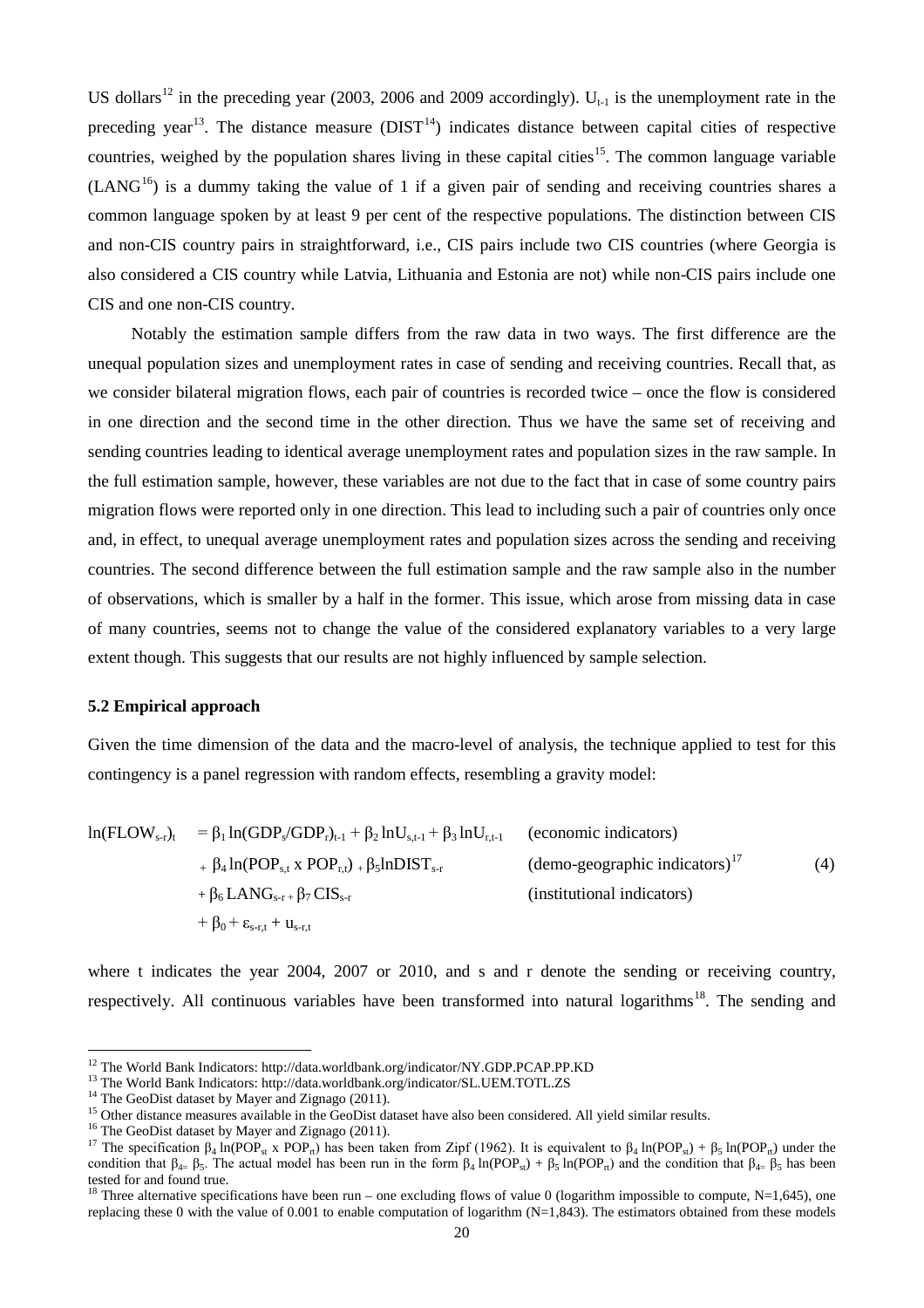receiving countries' unemployment rates and populations have been included in the model independently, as it seems that they must not necessarily affect migration flows in relative terms (Aldashev, Dietz 2011). The GDP and U variables are lagged one year to conceptually enable migration to be a response to the economic situation at the sending and receiving countries.

We are most interested in the estimator of the CIS variable,  $\beta_{8}$ . Given the results of the island analysis (see: previous section) we have defined the CIS dummy in two ways:

- in the first specification (used in model (4) presented in Table B) we have allowed it to take two values: 0 for CIS to/from non-CIS migration flows, 1 for flows between CIS countries.

- in the second specification (used in model (5) presented in Table B) we have allowed it to take three possible values: the reference category (value 0) are CIS to/from non-CIS migration flows just as in the first specification, but what has received the value of 1 in the first specification (CIS-CIS flows) has now been divided into two components: flows between CIS countries, but excluding Russia (value of 1), and flows between Russia and CIS countries (value of 2).

First, we expect the CIS dummy estimators to be significant and positive for when the category of interest includes intra-CIS flows (with CIS to/from non-CIS flows as the reference category). This expectation is based on the common institutional past of the CIS countries. Second, we expect that flows between Russia and other CIS countries are significantly larger in scale than flows between CIS countries when neither of them is Russia. This expectation is based on the findings of the island analysis and the observation that Russia still remains a dominant actor in the region.

By interacting the CIS dummy variable with the other explanatory variables we also wanted to explore whether the fact that a sending and receiving country share a common Soviet past is a significant moderator of the relationship between the explanatory variables and migration flows. In light of existing conceptual approaches taking the existence of a post-Soviet system as granted, the considered interaction effects should turn out to be significant. This would imply that, indeed, a common post-Soviet past significantly affects migration processes among CIS countries and makes them distinct from mobility between CIS and non-CIS countries.

### **5.3 Results**

The results of estimating the above model are presented in Table B. Column (1) presents the estimates obtained from the base case model, which includes only the economic indicators. Column (2) adds demogeographic indicators. Columns  $(3)$ ,  $(4)$  and  $(5)$  add the institutional indicators of interest – common language and the CIS dummy in the dichotomous version (4) and in the trichotomous version (5).

were stable in terms of sign and significance but differed slightly in terms of magnitude. The model enabling the inclusion of more observations has been eventually used.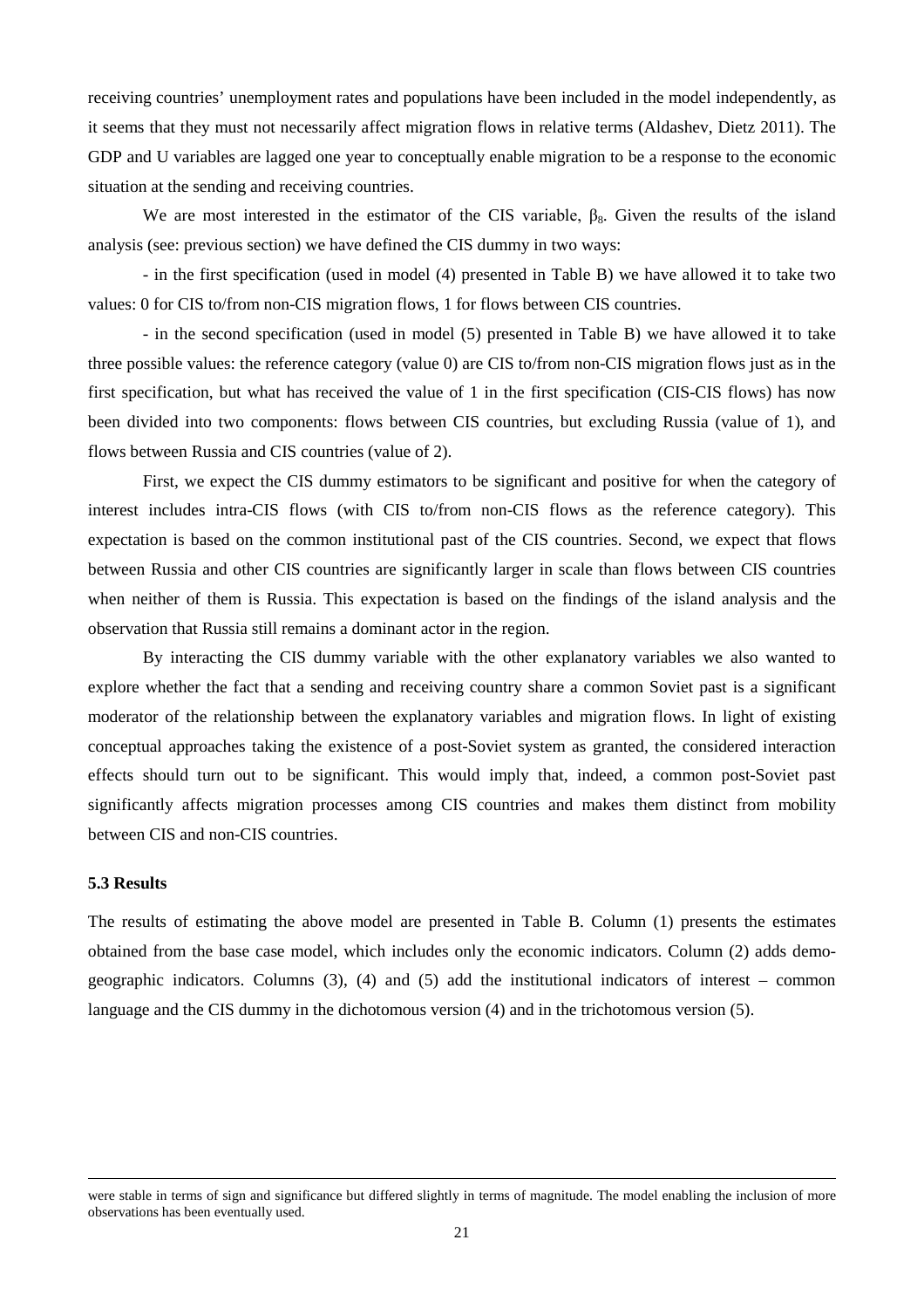| $ln(MIG_{s-r})_t$                  | (1)         | (2)         | (3)         | (4)         | (5)                |
|------------------------------------|-------------|-------------|-------------|-------------|--------------------|
| $ln(GDPs/r)_{t-1}$                 | $-0.421***$ | $-0.418***$ | $-0.419***$ | $-0.421***$ | $-0.421***$        |
|                                    | $(-4.20)$   | $(-5.12)$   | $(-5.13)$   | $(-5.17)$   | $(-5.17)$          |
| $ln(Us)t-1$                        | $0.783***$  | $0.687***$  | $0.690***$  | $0.673***$  | $0.675***$         |
|                                    | (3.92)      | (3.57)      | (3.58)      | (3.51)      | (3.52)             |
| $ln(U_r)_{t-1}$                    | $-0.490***$ | $-0.494***$ | $-0.488***$ | $-0.494***$ | $-0.494***$        |
|                                    | $(-2.96)$   | $(-3.10)$   | $(-3.06)$   | $(-3.09)$   | $(-3.09)$          |
| ln(POP <sub>s</sub> ) <sub>t</sub> |             | $0.958***$  | $0.947***$  | $0.920***$  | $0.904***$         |
|                                    |             | (13.57)     | (13.50)     | (13.18)     | (12.85)            |
| $ln(POP_r)_t$                      |             | $0.997***$  | $0.986***$  | $0.960***$  | $0.943***$         |
|                                    |             | (12.62)     | (12.54)     | (12.36)     | (12.07)            |
| ln(DIST)                           |             | $-1.826***$ | $-1.773***$ | $-1.679***$ | $-1.678***$        |
|                                    |             | $(-11.81)$  | $(-11.28)$  | $(-10.57)$  | $(-10.60)$         |
| <b>LANG</b>                        |             |             | 1.896***    | $1.453***$  | $1.156***$         |
|                                    |             |             | (3.58)      | (3.25)      | (2.74)             |
| CIS-non CIS                        |             |             |             |             | reference category |
| <b>CIS-CIS</b>                     |             |             |             | $1.634***$  |                    |
|                                    |             |             |             | (6.87)      |                    |
| CIS-Russia                         |             |             |             |             | $3.133***$         |
|                                    |             |             |             |             | (11.28)            |
| CIS-non Russia                     |             |             |             |             | $1.050***$         |
|                                    |             |             |             |             | (4.41)             |
| constant                           | $1.671***$  | $-1.814$    | $-2.084$    | $-2.381*$   | $-2.087$           |
|                                    | (3.49)      | $(-1.31)$   | $(-1.49)$   | $(-1.69)$   | $(-1.47)$          |
| No. of observations                | 1843        | 1843        | 1843        | 1843        | 1843               |
| Overall $R^2$                      | 0.04        | 0.30        | 0.31        | 0.32        | 0.32               |

Table B. Results of panel regressions

Z-scores in parenthesis. Significance levels: \* 10%, \*\* 5%, \*\*\* 1%.

The obtained results in the most extended model (5) are in line with theoretical predictions:

- a 10 per cent increase in the GDP level ratio leads to a 4 per cent decrease in migration flows  $(1.10^{\circ}(-0.421)-1=0.04)$ . Assuming that the level of GDP pc (PPP) is a measure of living standards and the general condition of the economy, than a better situation in the home country relative to the host country should be a disincentive to outmigration.;
- a 10 per cent increase in the unemployment rate of the sending country increases emigration by 7 per cent. A 10 per cent increase in the unemployment rate of the receiving country decreases emigration by 5 per cent. People tend to avoid markets in which jobs are hard to find. Though the unemployment rate effectively affecting migrants at the destination must not be the same as the general unemployment rate (as migrants often operate in secondary markets) increases in general unemployment at the destination may generate anti-immigrant attitudes (in line with a fallacy that immigrants take the natives' jobs). Such social pressures may affect migration flows just as actual economic conditions.;
- a 10 per cent increase in the population of the sending country is associated with a 9 per cent increase in the migration outflow. Statistically the same relationship holds for a 10 per cent increase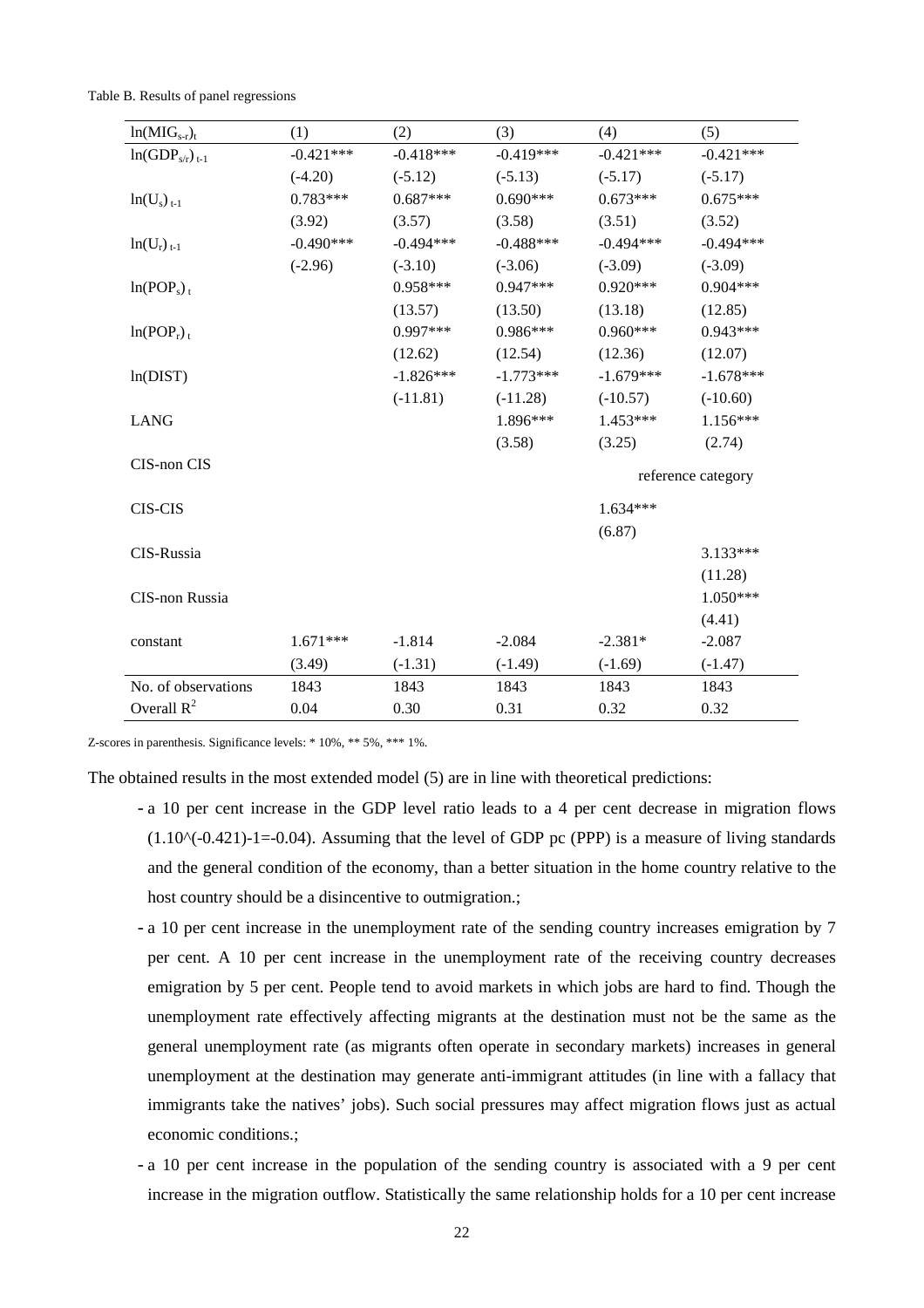in the population of the receiving country. This captures the potential of the home country to send migrants and of the host country to receive migrants. The higher this joint potential, the larger the migration flow.;

- doubling the distance between the sending and receiving country implies a decrease in migration flow by 69 per cent. Here distance is a proxy for the costs of migration, both pecuniary and nonpecuniary. The monetary costs of travel along with the costs of family separation and possible visits at home are, as expected, inversely related to the scale of migration between two countries.;
- sharing a language increases migration between two countries over three times (EXP(1.156)- 1=2.18), ceteris paribus;
- migration within the CIS is on average 5 times larger in scale than between the CIS and the 'outside world' (see column (4) for reference, EXP(1,633946)-1=4.12);
- if we take Russia out of the CIS picture the difference in the scale of intra-CIS migration flows and migration flows between CIS to/from non-CIS countries is much smaller – not even threefold  $(EXP(1.05)-1=1.86)$ . Hence we can conclude that Russia as a major receiving country in the CIS region induces a great proportion of mobility within the CIS. Flows between CIS countries and Russia are nearly 23 times larger than flows between CIS and non-CIS countries (EXP(3.133)- 1=21.94). In numerical terms the CIS-non Russia migration flows are 88 per cent smaller than flows between a CIS country and Russia.;

Regardless of specification the estimators obtained for the economic, demo-geographic and common language indicators are very stable leaving us confident about the results.

An attempt was made at including three Baltic states (Latvia, Lithuania, and Estonia) in the CIS group, as they were also republics of the USSR. Nowadays they seem more tightly connected with the European Union, though, which is why they were not initially included in the CIS dummy. However, when the CIS dummy also includes the three Baltic states, the magnitude of the CIS estimator is slightly smaller (1.22, in comparison to 1.634 in model (4) in Table B), yet of the same sign and significance. This is indicative of their relatively weak connections with non-EU post-Soviet states which indicates that in terms of migration flows 'Soviet heritage' might not be as important of a determinant, as anticipated.

In the second step of the analysis, the CIS dummy in both its dichotomous and trichotomous version has been interacted with all the independent variables of model (3). The dummies were interacted with each of the independent variables separately and with all of them simultaneously as well. In neither of the 16 resulting regressions were these interaction terms highly significant. This lead us to conclude that, contrary to what was anticipated, the mechanics of contemporary migration flows within the CIS, i.e., the relations of push and pull factors to the actual migration flow, are not significantly different in case of migration flows between the CIS countries (in comparison to non-CIS to/from CIS migration flows).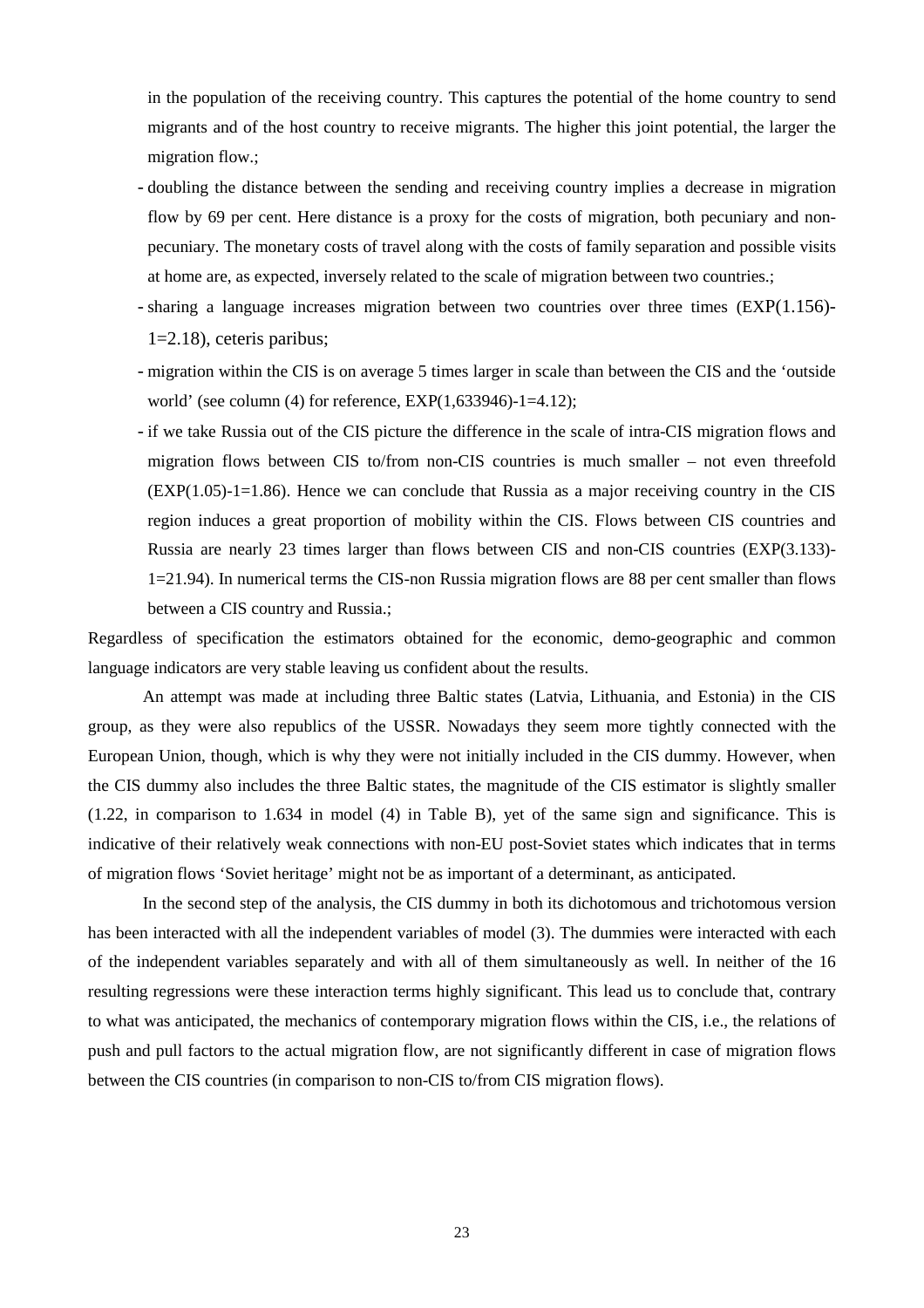#### **6. Summary and conclusions**

This paper has made an attempt to provide a multidimensional and quantitative evaluation of the distinctiveness of migration flows in the post-Soviet space. Using the systems perspective, we have anticipated that migration flows in the CIS region significantly differ both in terms of their scale and mechanics from flows directed to or originating from outside of the region. This hypothesis was tested by employing network analysis and an econometric gravity model. The dataset used for the analysis was compiled specifically for the purpose of this study.

Our goal was to quantitatively explore certain features and patterns of migration within this region and between it and the rest of the world. We found no evidence to support the hypothesis of the existence of the CIS/post-Soviet migration system. The island analysis has shown that, as far as the scale of flows is concerned, CIS states do not form a clearly distinct group of major sending and receiving countries. This distinctiveness is only visible when analyzing migrant stocks, which reflect past migration interdependencies between CIS countries rather than of the contemporary population mobility within the region. Interpreting our results in terms of the migration systems theory, we infer that claiming the existence of the CIS migration system in the CIS migration space could be potentially misleading. Given the limitations of our study, which took a purely quantitative perspective, to refute the CIS migration system hypothesis would also require considering other ties between the CIS countries such as economic, political or historical linkages. This was not our objective in this paper, however, and it remains to be addressed by future research.

The results of the gravity model show that migration between CIS states is, on average, more intense that between CIS and non-CIS countries. In light of the findings of the island analysis, though, it must be kept in mind that the actual migration patterns within and out of the region are far more nuanced. Despite the fact that migration flows within the CIS are on average larger then between CIS and major non-CIS sending and receiving countries, there are certain migration corridors involving CIS and non-CIS states that are quantitatively more significant than some CIS-CIS migration flows. The gravity model was also meant to test the mechanics of intra-CIS migration flows, i.e., whether certain correlates of the scale of migration flows relate to intra-CIS mobility differently than migration between a CIS and non-CIS country. This part of the analysis revealed that, in comparison to inter-regional mobility, intra-CIS migration flows do not respond to the considered push and pull factors in a significantly different way. This finding suggests that the distinctiveness of the migration processes between the CIS countries is questionable or at best very weak as far as the migration mechanics is concerned.

Speaking of the migration situation in the post-Soviet area we should bear in mind the limitations of our dataset. Registration for permanent residence is the main proxy for the scale of migration. Obviously this constitutes only a smart part of the whole process, even when irregular migration flows are excluded. In 2010-2012, the number of officially registered labour migrants in Russia exceeded the number of migrants registered for permanent residence over five times (Chudinovskikh, Denisenko 2014). Nevertheless, we have limited our analysis to permanent migration data for the sake of completeness and comparability of the data set. Future research should incorporate labour migration into the analysis.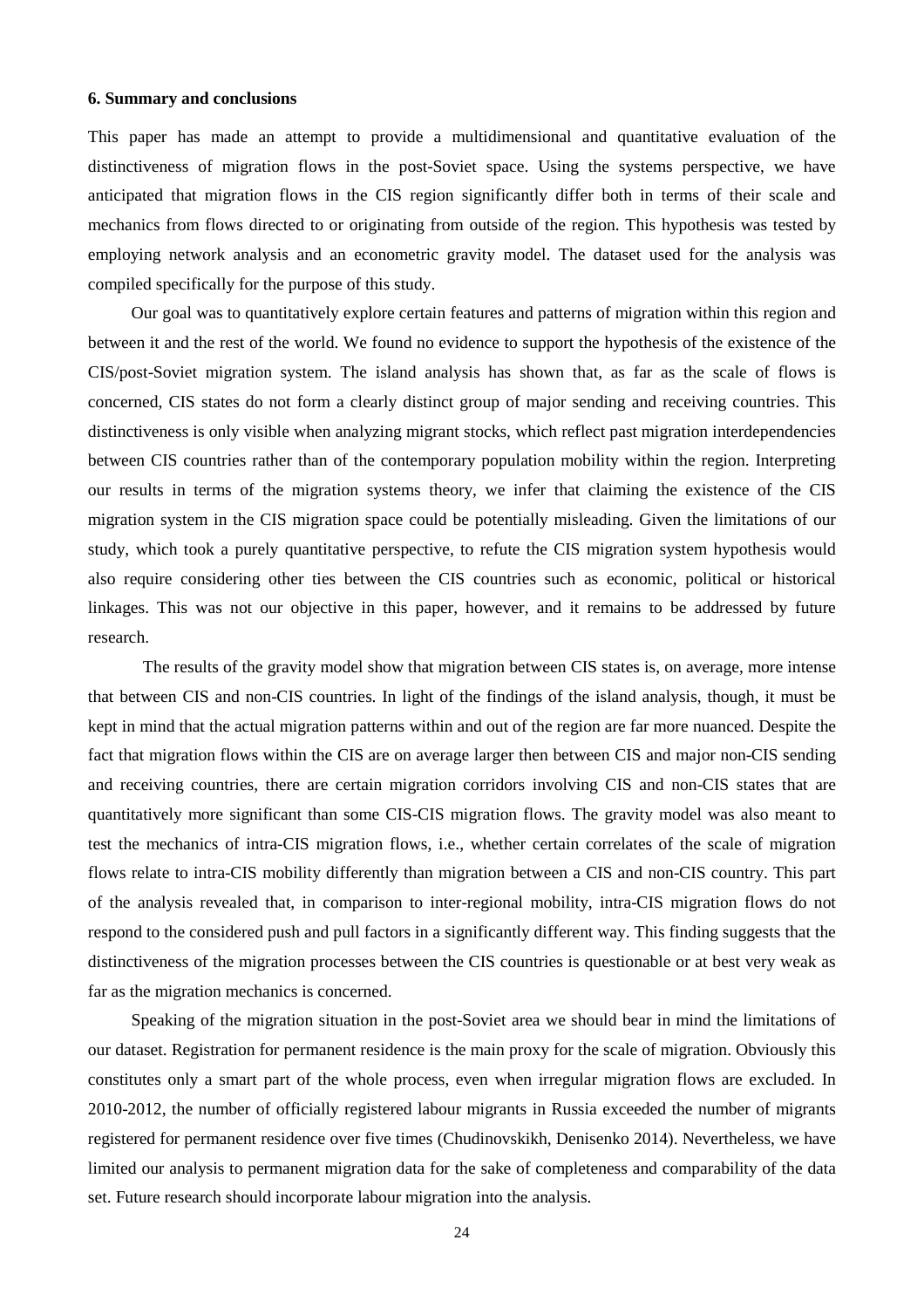Despite the above-mentioned drawbacks, the study sheds new light on the phenomenon of migration in the post-Soviet space. It questions the asserted distinctiveness of the region and the existence of the post-Soviet migration system. Although the observed flows are, on average, relatively large, it seems that they are influenced by similar push and pull factors as those influencing the mobility between the region and the rest of the world. Notwithstanding this finding, it must be noted that the socio-economic differences between countries that were formerly the USSR republics are very large, with Russia being a major recipient of migrants from the region.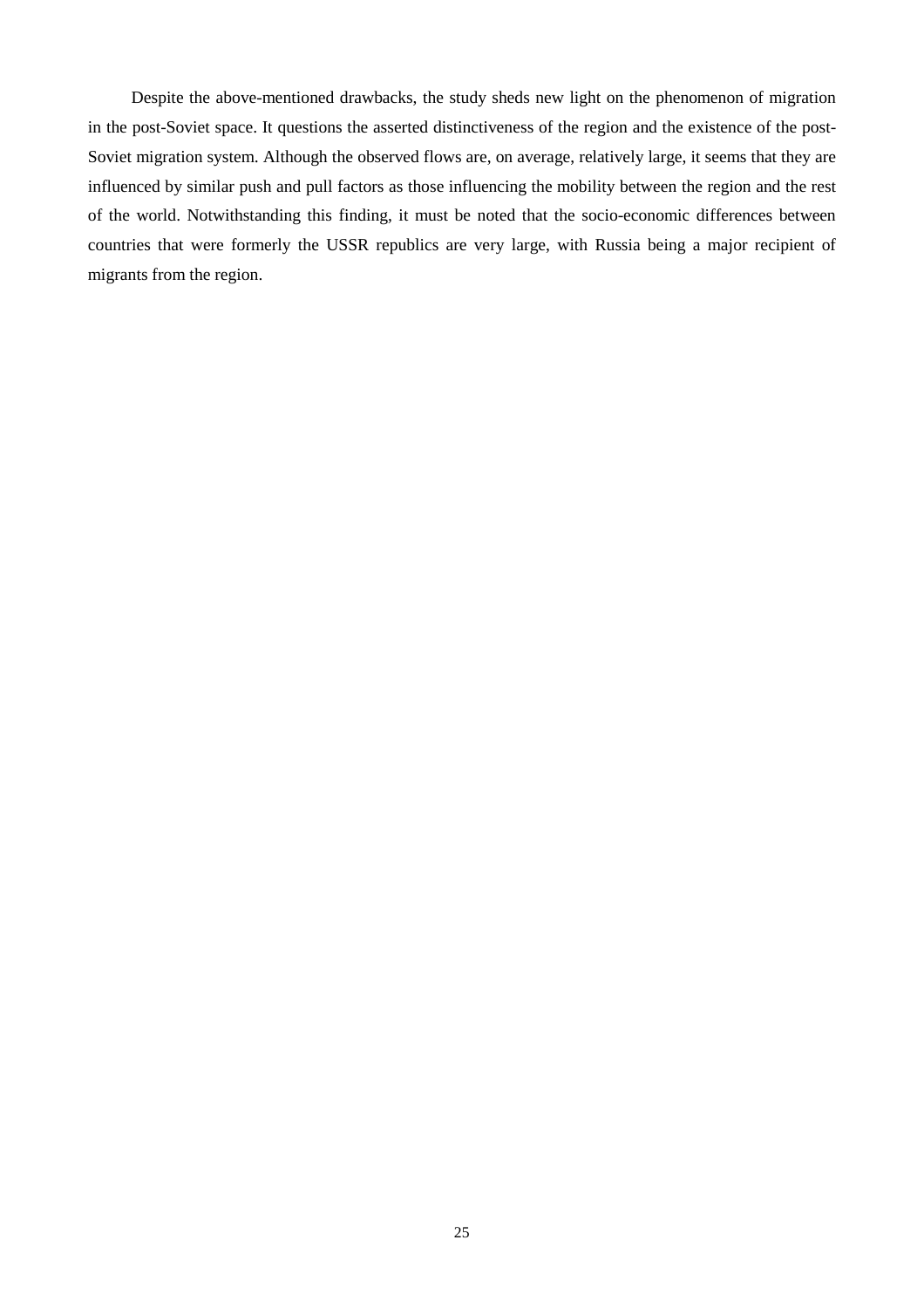### **References**

Aldashev A., Dietz B. (2011). *Determinants of Internal Migration in Kazakhstan*. MPRA Paper No. 34922. Online:<http://mpra.ub.uni-muenchen.de/34922/>

Anderson B., Hancilova B. (2011). Migrant Labour in Kazakhstan: A Cause for Concern? *Journal of Ethnic and Migration Studies* 37(3): 467–483.

Andrienko Y., Guriev S. (2003). *Determinants of Interregional Mobility in Russia: Evidence from Panel Data.* William Davidson Institute (WDI). Working Papers 551. Online: [www.wdi.umich.edu/files/Publications/WorkingPapers/wp551.pdf](http://www.wdi.umich.edu/files/Publications/WorkingPapers/wp551.pdf)

Bakewell O. (2013). Relaunching migration systems, *Migration Studies,* November: 1-19.

Boutang Y. M., Papademetriou D. (1994). Migration Systems: Comparative Analysis and Case Studies [in:] *Migration and development: new partnerships for co-operation*. Paris: OECD.

Boyd M. (1989). Family and Personal Networks in International Migration: Recent Developments and New Agendas, *International Migration Review*. Special Silver Anniversary Issue: International Migration an Assessment for the 90's 23(3): 638-670.

Chudinovskikh O., Denisenko M. (2014). *Population Mobility and the Common Migration Policy in the Commonwealth of Independent States*, CMR Working Paper (in preparation).

De Haas H. (2007). North African Migration Systems: Evolution, Transformations and Development Linkages. Working Papers 6. Oxford: International Migration Institute, University of Oxford.

*Demograficheskij ezhegodnik Kazahstana* [Demographic Yearbook of Kazakhstan] (2012). Astana: Agentstvo Respubliki Kazahstan po statistike.

Fawcett J. T. (1989). Networks, Linkages, and Migration Systems, *International Migration Review*. Special Silver Anniversary Issue: International Migration an Assessment for the 90's 23(3): 671-680.

Ivahnjuk I. (2008). Mezhdunarodnaja migracija na postsovetskom prostranstve: formirovanie novoj migracionnoj sistemy. [International migration on the post-Soviet area: formation of the new migration system.] Vestnik KRSU 8.

Ivahnjuk I. (2012). Evrazijskaja migracionnaja sistema: ot jekonomicheskogo pragmatizma k vozrozhdeniju civilizacionnogo edinstva. [Eurasian migration system: from economic pragmatism to revival of civilizational unity.] Online: http://www.gumilev-center.ru/evrazijjskaya-migracionnaya-sistema-otehkonomicheskogo-pragmatizma-k-vozrozhdeniyu-civilizacionnogo-edinstva/

Ivakhnyuk I. (2003). Two Migration Systems in Europe: Development Trends and Cooperation Interaction Perspectives. Report presented during the 4th regional conference of the Council of Europe 'Migration policies on the eve of the EU enlargement: what challenges for future co-operation within the East European region', Kiev, 9-10 Oct 2003. Online: [http://www.archipelag.ru/agenda/povestka/povestka](http://www.archipelag.ru/agenda/povestka/povestka-immigration/strategii/dve_sistemi/)[immigration/strategii/dve\\_sistemi/,](http://www.archipelag.ru/agenda/povestka/povestka-immigration/strategii/dve_sistemi/) 13.12.2011.

Jones H., Findlay A. (1998). Regional Economic Integration and the Emergence of the East Asian International Migration System, Geoforum 29(I): 87-104.

Kritz M., Lim L.L, Zlotnik H. (1992). *International Migration Systems: a Global Approach*. Clarendon, Oxford: Oxford University Press.

Lee, E. S. (1966). A Theory of Migration, *Demography* 3: 47-57.

Lewer J. J., van den Berg H. (2008). A Gravity Model of Immigration, *Economics Letters* 99(1): 164-167.

Mabogunje A. L. (1970). Systems Approach to a Theory of Rural-Urban Migration, *Geographical Analysis* 2(1): 1-18.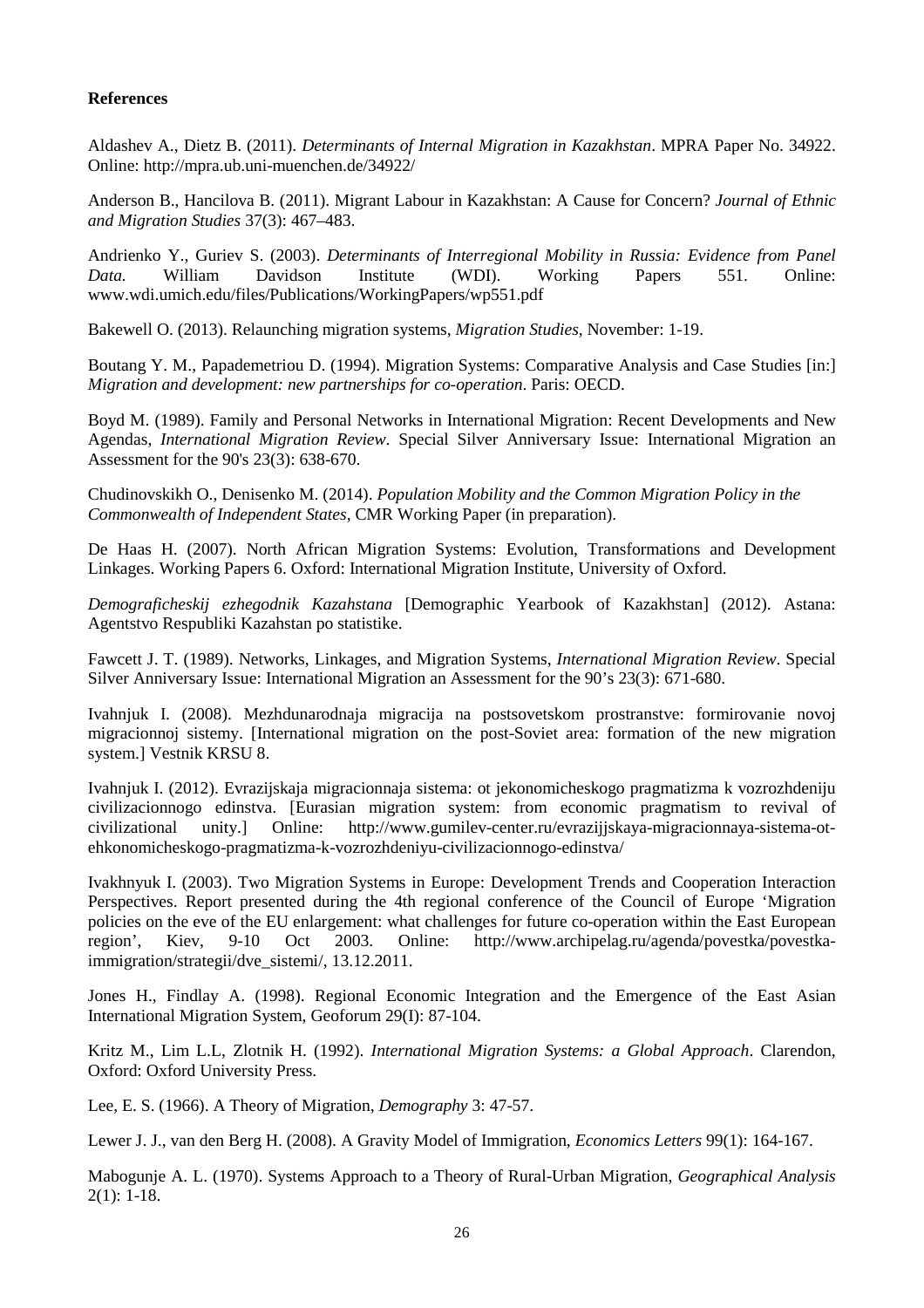Mayda A. M. (2010). International Migration: a Panel Data Analysis of the Determinants of Bilateral Flows, *Journal of Population Economics* 23(4): 1249-1274.

Mayer T., Zignago S. (2011). Notes on CEPII's distances measures (GeoDist). CEPII Working Paper 2011- 25.

*Naselennja Ukraїni za 2010 rіk. Demografіchnij shhorіchnik* [Population of Ukraine in 2010. Demographic Yearbook] (2011). Kiїv: Derzhavna sluzhba statistiki Ukraїni.

Ratha D., Shaw W. (2007). South-South Migration and Remittances. World Bank Working Paper 102.

Ravenstein E. G. (1885). The Laws of Migration, *Journal of the Royal Statistical Society* 48: 167-222.

Ravenstein E. G. (1889). The Laws of Migration, *Journal of the Royal Statistical Society* 52: 214-301.

Salt J. (1989). A Comparative Overview of International Trends and Types, 1950-80, *International Migration Review* 23: 431-456.

*Statistical Yearbook of the Republic of Belarus 2010* (2011). Minsk: National Statistical Committee of the Republic of Belarus.

*Statisticheskij Ezhegodnik Kyrgyzskoj Respubliki* [Statistical Yearbook of the Republic of Kyrgyzstan] (2011). Bishkek: Nacional'nyj statisticheskij komitet Kyrgyzskoj Respubliki.

The State Statistical Committee of the Republic of Azerbaijan (2013). Online: stat.gov.az.

UNECE (2013). UNECE Statistical Division Database. Online: http://w3.unece.org/pxweb/.

United Nations DESA – Population Division, migration section (2013). Online: http://esa.un.org/unpd/wpp/Excel-Data/migration.htm.

Uzagalieva A., Chojnicki X., Filer R.K., de Menezes A.G. (2012). Migration in CIS in the Context of European Integration and Changing Socio-political Borders. CEEAplA WP 03/2012. Universidade dos Açores.

World Bank (2011). Remittances Data, Annual remittances data, Inflows. Online: [http://econ.worldbank.org/WBSITE/EXTERNAL/EXTDEC/EXTDECPROSPECTS/0,,contentMDK:227594](http://econ.worldbank.org/WBSITE/EXTERNAL/EXTDEC/EXTDECPROSPECTS/0,,contentMDK:22759429~pagePK:64165401~piPK:64165026~theSitePK:476883,00.html) [29~pagePK:64165401~piPK:64165026~theSitePK:476883,00.html,](http://econ.worldbank.org/WBSITE/EXTERNAL/EXTDEC/EXTDECPROSPECTS/0,,contentMDK:22759429~pagePK:64165401~piPK:64165026~theSitePK:476883,00.html) accessed 27.08.2013.

World Bank (2013). Bilateral Migration Matrix 2010. Online: http://econ.worldbank.org/WBSITE/EXTERNAL/EXTDEC/EXTDECPROSPECTS/0,,contentMDK:228031 31~pagePK:64165401~piPK:64165026~theSitePK:476883,00.html, accessed on 15.06.2013.

World Population Prospects: the 2010 Revision (2011). Geneva: United Nations, Population Division.

Zayonchkovskaya Z. (2000). Recent Migration Trends in the Commonwealth of Independent States, *International Social Science Journal* 52: 343–355.

Zipf G. (1946). The PP/D hypothesis: on the Intercity Movement of Persons, *American Sociological Review* 11: 677-686.